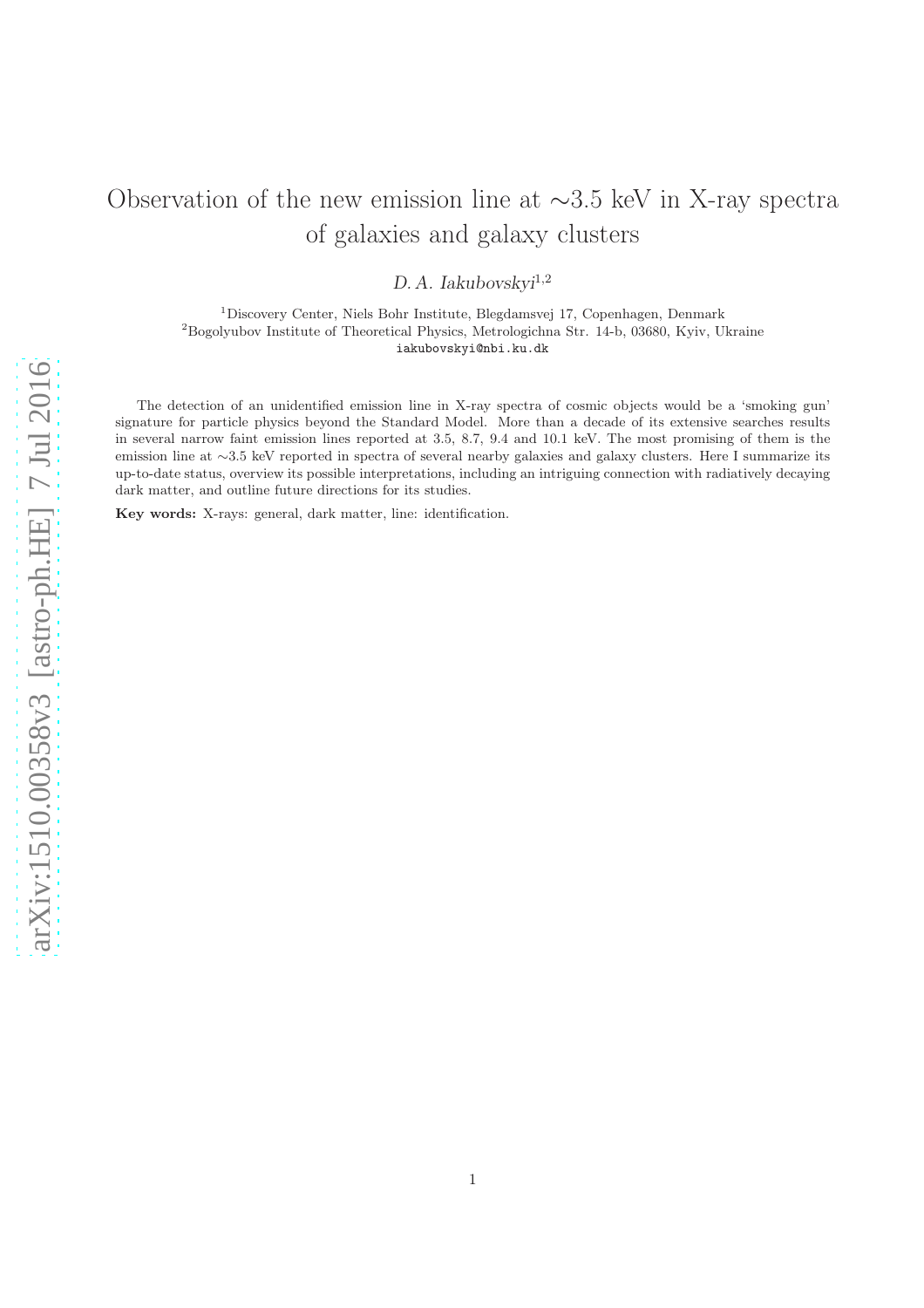### <span id="page-1-1"></span>**INTRODUCTION**

The origin of *dark matter* – the major (yet of unknown origin) gravitating substance in the Universe [\[1](#page-10-0)[–25\]](#page-10-1) – still has to be revealed. If dark matter is made of elementary particles, the corresponding particle should be massive (to form over-densities in process of gravitational collapse), long-lived (to be stable for at least the age of the Universe) and neutral with respect to strong and electromagnetic interactions (to be sufficiently 'dark'). The only known massive, long-lived and neutral particles are the usual (left-handed) neutrinos, but they are too light to form small dark matter haloes [\[26,](#page-10-2) [27](#page-10-3)]. As a result, the hypothesis of dark matter particle implies an extension of the Standard Model of particle physics. Dozens of the Standard Model extensions proposed so far to contain a valid dark matter particle candidate. However, as Fig. 1 of [\[28\]](#page-10-4) demonstrates, the masses of dark matter particle candidates and their interaction strengths with Standard Model particles cover a huge region of parameter space. This results in a large variety of observational methods developed to search for dark matter particles.

The specific example considered in this review is radiatively decaying dark matter. If a dark matter particle interacts with electrically charged particles, it may  $1$  possess a radiative decay channel. If a non-relativistc dark matter particle decays to a photon and another particle, slight  $(v/c \lesssim 5 \times$ 10−<sup>3</sup> ) Doppler broadening due to non-zero velocities of dark matter particles in halos would cause a narrow dark matter decay line. Such a decay line possesses several specific features allowing to robustly distinct it from emission lines of astrophysical origin (see e.g. [\[29](#page-10-5), [30](#page-10-6)]) or from instrumental line-like features:

- its position in energy is solely determined by the mass of dark matter particle and the redshift of dark matter halo (i.e. if one neglects the mass of the other decay product, the line position is  $\frac{m_{\text{DM}}c^2}{2(1+z)}$  $\frac{m_{\text{DM}}c^2}{2(1+z)}$ , having different scaling with halo redshift z compared with instrumental linelike features;
- its intensity is proportional to *dark matter col*umn density  $S_{DM} = \int \rho_{DM} dl$ ; due to different 3D distributions of dark and visible matter, comparison of the new line intensity within the given object and among different objects would allow

to choose between its decaying dark matter and astrophysical origins;

• it is broadened with the characteristic velocity of dark matter different from that of visible matter.

The above-mentioned characteristics allow to directly detect the radiatively decaying dark matter relying on astrophysical measurements. This motivates the extensive search for new lines in X-ray spectra of cosmic objects proposed about 15 years ago [\[31](#page-10-7)[–33](#page-11-0)], see Table [1.](#page-2-0) An example is the analysis of the line candidate at  $\sim$ 2.5 keV initially reported by [\[34](#page-11-1)] in Xray spectrum of the Willman 1 dwarf spheroidal at  $2.5\sigma$  level. Further non-observation of this line candidate in central part and outskirts of Andromeda galaxy, Fornax and Sculptor dwarf spheroidal galaxies [\[35](#page-11-2)] excludes the decaying dark matter origin of the ∼2.5 keV signal at high significance level (above  $14\sigma$ ). This result is further strengthened by the authors of [\[36](#page-11-3)] who reanalyzed the same observations of Willman 1 as [\[34\]](#page-11-1) (and did not find the ∼2.5 keV line) and the authors of [\[37\]](#page-11-4) who analysed another dwarf spheroidal, Segue 1. Finally, the authors of [\[38\]](#page-11-5) ruled out the dark matter origin of the ∼2.5 keV feature by looking at Willman 1 with better statistics. The probable origin of the ∼2.5 keV line, according to [\[35\]](#page-11-2), is purely instrumental, being the result of under-modelling of the time-variable soft proton background (see e.g. [\[39\]](#page-11-6)) in some observations combined with an apparent dip at ∼2.5 keV in the effective area of existing X-ray instruments.

### Observational evidence for the line AT  $\sim$ 3.5 KEV

The new emission line at ∼3.5 keV is reported by two different groups [\[70](#page-12-0), [71\]](#page-12-1) in February 2014.

In [\[70](#page-12-0)], the authors combine X-ray emission from the sample of nearby galaxy clusters observed by the European Photon and Imaging Camera (EPIC) [\[72,](#page-12-2) [73](#page-12-3)] on-board the XMM-Newton X-ray cosmic ob-servatory [\[74](#page-12-4)] with the largest number of counts  $($  $10^5$  counts for redshifts  $z < 0.1$  and  $> 10^4$  counts for redshifts  $0.1 < z < 0.4$ ). The stacking is made in the cluster's rest frame. As a result, the emission from instrumental lines is smeared out, while cosmic lines appear more prominent. This method allows [\[70](#page-12-0)] to detect 28 emission lines of astrophysical origin in 2- 10 keV band, much more than in individual galaxy clusters, see e.g. [\[75](#page-12-5)]. Apart of them, [\[70\]](#page-12-0) identify the new line located at  $3.57\pm0.02$  keV in XMM- $Newton/MOS$  [\[72\]](#page-12-2) cameras and at 3.51 $\pm$ 0.03 keV in XMM-Newton/PN [\[73\]](#page-12-3) camera at the level  $\gtrsim 10$ larger than predicted by two complexes of nearby astrophysical emission lines located at 3.51 keV (K XVIII)

<span id="page-1-0"></span><sup>&</sup>lt;sup>1</sup>The widely-known examples where this is *not* the case are dark matter particles are the lightest particles holding a new quantum number conserved by the Standard Model interactions, such as Rparity for super-symmetric models, Kaluza-Klein number for extra dimensions, etc.. In this case, dark matter decays are strictly forbidden by the special structure of the theory, and the main astrophysical effect for dark matter particles is their annihilation with their antiparticles.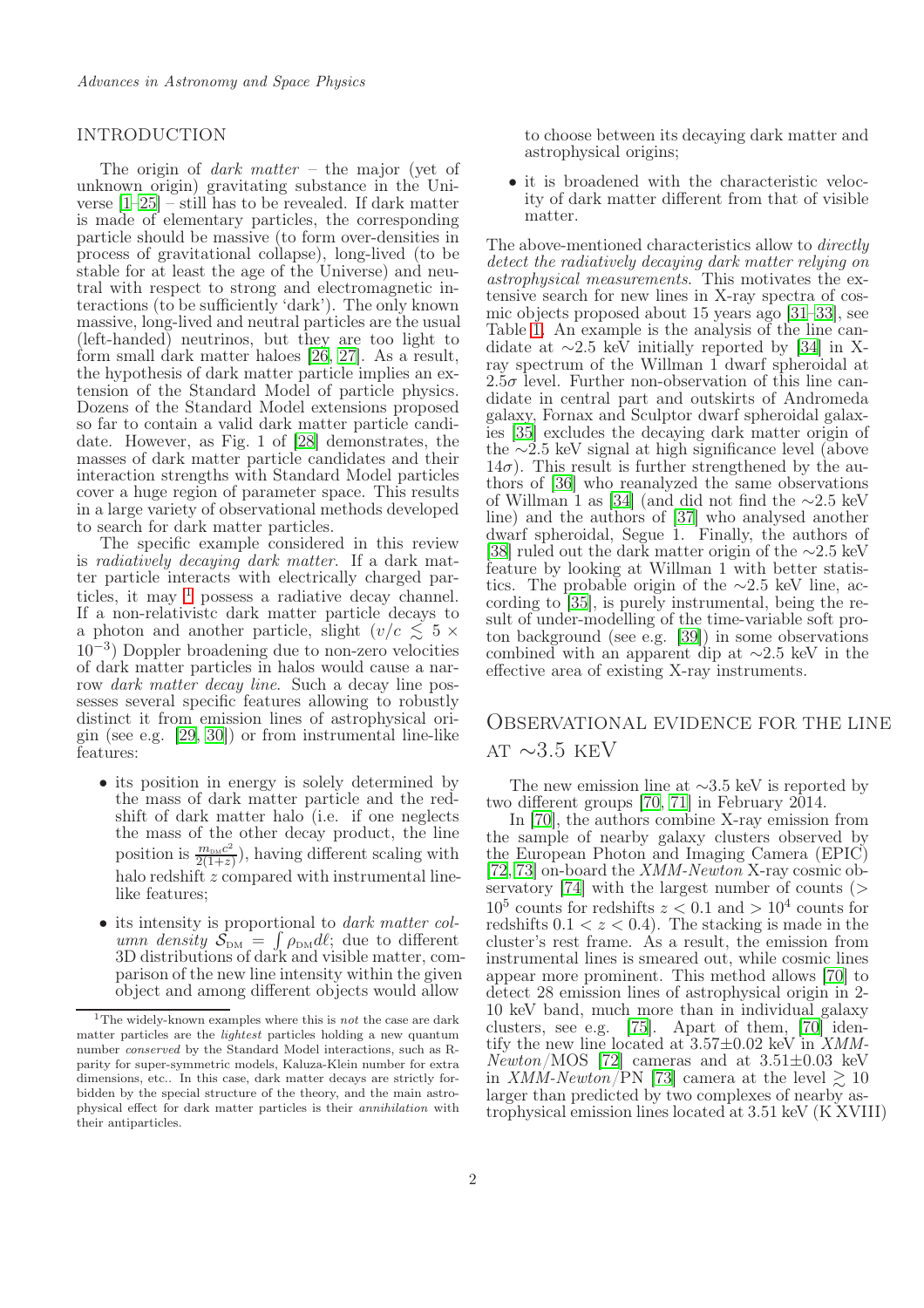| Ref.     | Object                           | Instrument                         | Cleaned exposure, ks |
|----------|----------------------------------|------------------------------------|----------------------|
| [40]     | Diffuse X-ray background         | HEAO-1, XMM-Newton/EPIC            | 224, 1450            |
| [41]     | Coma, Virgo                      | $XMM\text{-}Newton / EPIC$         | 20, 40               |
| $[42]$   | Large Magellanic Cloud           | $XMM\text{-}Newton / EPIC$         | 20                   |
| [43]     | Milky Way                        | $Chandra/ACIS-S3$                  | Not specified        |
| $[44]$   | $M31$ (central 5')               | XMM-Newton/EPIC                    | $35\,$               |
| [45]     | Abell 520                        | $Chandra/\,ACIS-S3$                | 67                   |
| [46]     | Milky Way, Ursa Minor            | $XMM\text{-}Newton / EPIC$         | 547, 7               |
| [47]     | Milky Way                        | $Chandra/\textrm{ACIS}$            | 1500                 |
| [48]     | $1E\ 0657-56$ ("Bullet cluster") | $Chandra/\text{ACIS-I}$            | 450                  |
| [49]     | Milky Way                        | X-ray micro-calorimeter            | 0.1                  |
| [50]     | Milky Way                        | INTEGRAL/SPI                       | 5500                 |
| [51]     | M31 (central $5-13'$ )           | $XMM\text{-}Newton / EPIC$         | 130                  |
| $[52]$   | Milky Way                        | INTEGRAL/SPI                       | 12200                |
| $[53]$   | Ursa Minor                       | Suzaku/XIS                         | 70                   |
| [54]     | Draco                            | $Chandra/\,ACIS-S$                 | 32                   |
| $[34]$   | Willman 1                        | $Chandra/\text{ACIS-I}$            | 100                  |
| [35]     | M31, Fornax, Sculptor            | $XMM-Newton/EPIC$ , $Chandra/ACIS$ | 400, 50, 162         |
| [36]     | Willman 1                        | $Chandra/\text{ACIS-I}$            | 100                  |
| $[37]$   | Segue 1                          | Swift/XRT                          | $\rm 5$              |
| [55]     | M33                              | $XMM\text{-}Newton / EPIC$         | $20 - 30$            |
| [56]     | $M31 (12 - 28'$ off-centre)      | $Chandra/\text{ACIS-I}$            | $53\,$               |
| [38]     | Willman 1                        | $XMM\text{-}Newton / EPIC$         | 60                   |
| [57]     | Ursa Minor, Draco                | Suzaku/XIS                         | 200, 200             |
| [58]     | Stacked galaxies                 | $XMM\text{-}Newton / EPIC$         | 8500                 |
| [59]     | M31                              | $Chandra/\text{ACIS-I}$            | 404                  |
| [60]     | Stacked dSphs                    | $XMM\text{-}Newton / EPIC$         | 410                  |
| [61]     | Stacked galaxies                 | XMM-Newton/EPIC, Chandra/ACIS-I    | 14600, 15000         |
| [62]     | Perseus                          | Suzaku/XIS                         | 520                  |
| [63, 64] | Milky Way                        | Fermi/GBM                          | 4600                 |
| [65]     | Milky Way                        | Suzaku/XIS                         | 31500                |
| [66]     | Draco                            | $XMM\text{-}Newton / EPIC$         | $87\,$               |
| [67]     | 1E 0657-56 ("Bullet cluster")    | <b>NuSTAR</b>                      | 266                  |
| [68]     | Draco                            | $XMM\text{-}Newton / EPIC$         | 1660                 |

<span id="page-2-0"></span>Table 1: Summary of searches for dark matter decay line in X-ray observations conducted so far. This Table is an update of Table 1 in [\[69](#page-12-15)].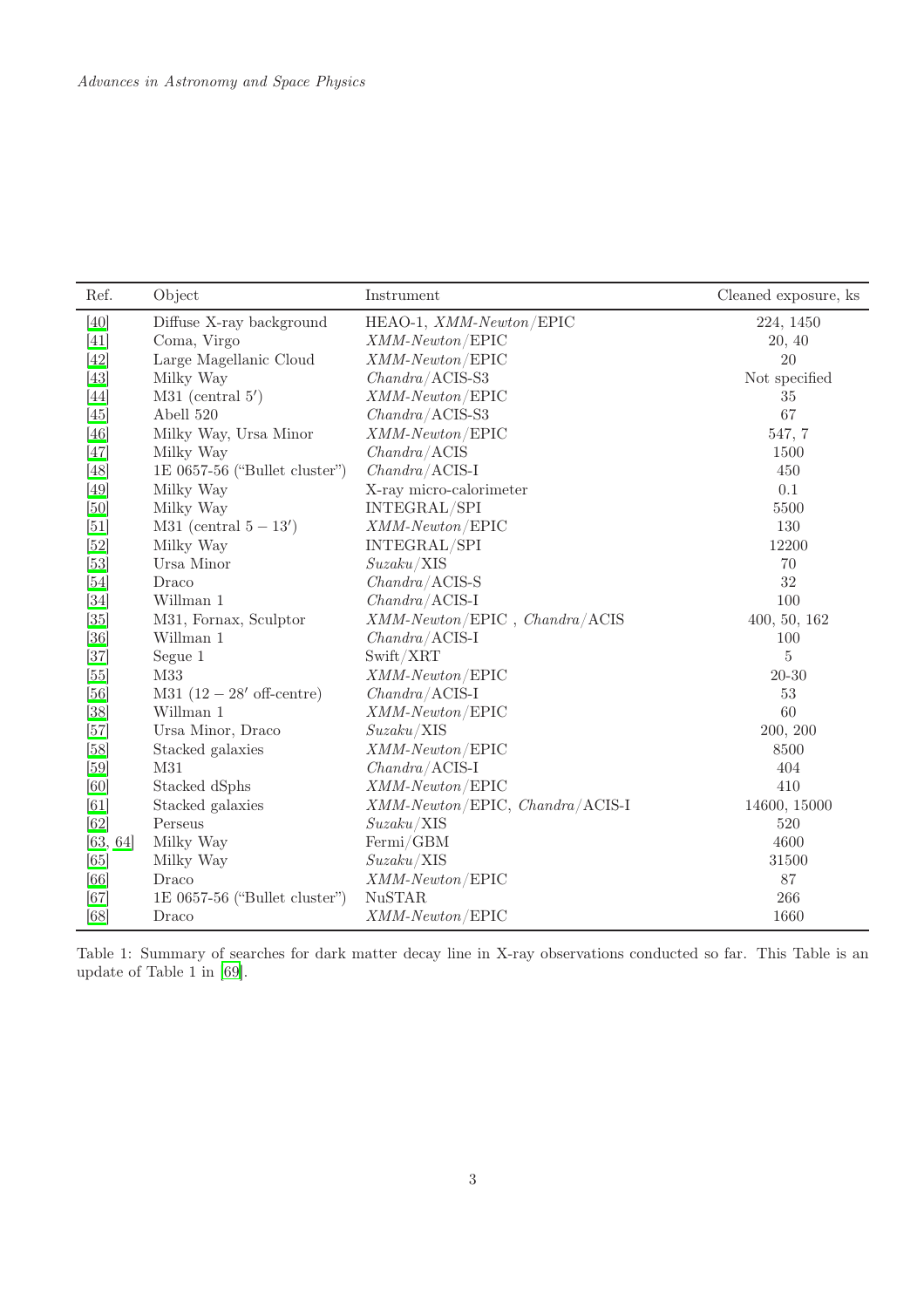and 3.62 keV (Ar XVII). The new line is also detected at  $> 3\sigma$  local significance in several different sub-samples of their combined XMM-Newton/EPIC cluster dataset, see e.g. Fig. [1,](#page-3-0) and in Chandra/ACIS spectrum of Perseus cluster, see Table [2](#page-4-0) for details.



<span id="page-3-0"></span>Fig. 1: The combined MOS spectrum of Perseus cluster scaled to 3-4 keV energy range. On top of their best-fit model, the series of the single-bin residuals corresponding to the extra emission line at 3.57 keV is shown in red. (Adapted from Figure 7 in [\[70](#page-12-0)]).

The authors of [\[71](#page-12-1)] detect the new line at  $3.53\pm0.03$ keV in the central part of Andromeda galaxy (see Fig. [2\)](#page-3-1), and in the outskirts of Perseus cluster, see Table [2.](#page-4-0) [\[71\]](#page-12-1) exclude the central part of Perseus cluster (analysed in [\[70](#page-12-0)]) because of its rather complex structure in X-rays, so the two datasets used in [\[70](#page-12-0), [71](#page-12-1)] are totally independent enhancing the statistical significance for the new line. Another important result of [\[71\]](#page-12-1) is the radial dependence of the new line flux in Perseus that appears more consistent with decaying dark matter profile than with astrophysical emission.

The encouraging results of [\[70,](#page-12-0) [71\]](#page-12-1) have stimulated several groups to look on other dark matterdominated objects. The following searches report the presence of the line at ∼3.5 keV, see Table [3:](#page-5-0)

- 1. The identification of the line at ∼3.5 keV from the region of Galactic Centre [\[78](#page-12-16)[–81](#page-12-17)]. Although it is unclear whether the detected line has astrophysical origin (see the next Sec. for detailed discussion), its explanation in terms of decaying dark matter is consistent with the previous new line detections, see [\[80,](#page-12-18) [82](#page-12-19)] for details.
- 2. The detection of the new line in Suzaku/XIS observations of Perseus, Coma and Ophiuchus galaxy clusters [\[83\]](#page-12-20). While subsequent study of Suzaku/XIS spectra by [\[62](#page-12-8)] does not reveal the new line at  $\sim$ 3.5 keV in the central part



<span id="page-3-1"></span>Fig. 2: The same as in the previous Figure [1](#page-3-0) but for the combined spectrum of Andromeda galaxy. (Adapted from Figure 1 in [\[71\]](#page-12-1)).

of Perseus cluster, another recent study by [\[84](#page-12-21)] does; however, its apparent discrepancy with the negative result of [\[62\]](#page-12-8) is still unclear and has to be resolved further.

3. The detection of the new line at 3.52±0.08 keV observed in X-ray spectra of 8 individual nearby galaxy clusters including Perseus and Coma [\[85\]](#page-12-22).

In summary, positive detections of the new line listed in Table [2](#page-4-0) and Table [3](#page-5-0) support the hypothesis of decaying dark matter implying radiatively decaying dark matter lifetime  $\tau_{DM} \simeq (6-8) \times 10^{27}$  s [\[80,](#page-12-18) [85](#page-12-22), [89\]](#page-13-0).

On the contrary, the following studies do not detect the ∼3.5 keV line putting the upper bounds on its flux:

- 1. The central part of the Virgo cluster observed by Chandra/ACIS [\[70\]](#page-12-0), Suzaku/XIS[\[83](#page-12-20)] and XMM -  $Newton / EPIC$  [\[85](#page-12-22)], as well as other 10 galaxy clusters from [\[85\]](#page-12-22).
- 2. Combined spectrum from dwarf spheroidal galaxies [\[60](#page-12-6)].
- 3. Outskirts of galaxies [\[58,](#page-11-25) [61](#page-12-7), [71\]](#page-12-1).
- 4. Combined blank-sky observations [\[65](#page-12-11), [71\]](#page-12-1).
- 5. Prolonged XMM-Newton/EPIC observations of Draco dwarf spheroidal galaxy [\[68](#page-12-14), [89](#page-13-0)]; although the authors of [\[89](#page-13-0)] report a line-like excess at  $3.54\pm0.06$  keV with  $\Delta\chi^2 = 5.3$  in PN camera, see Table [2,](#page-4-0) this finding is not supported by an independent analysis of [\[68\]](#page-12-14) and is not accompanied with similar excess in Draco spectra seen by MOS camera [\[68,](#page-12-14) [89](#page-13-0)].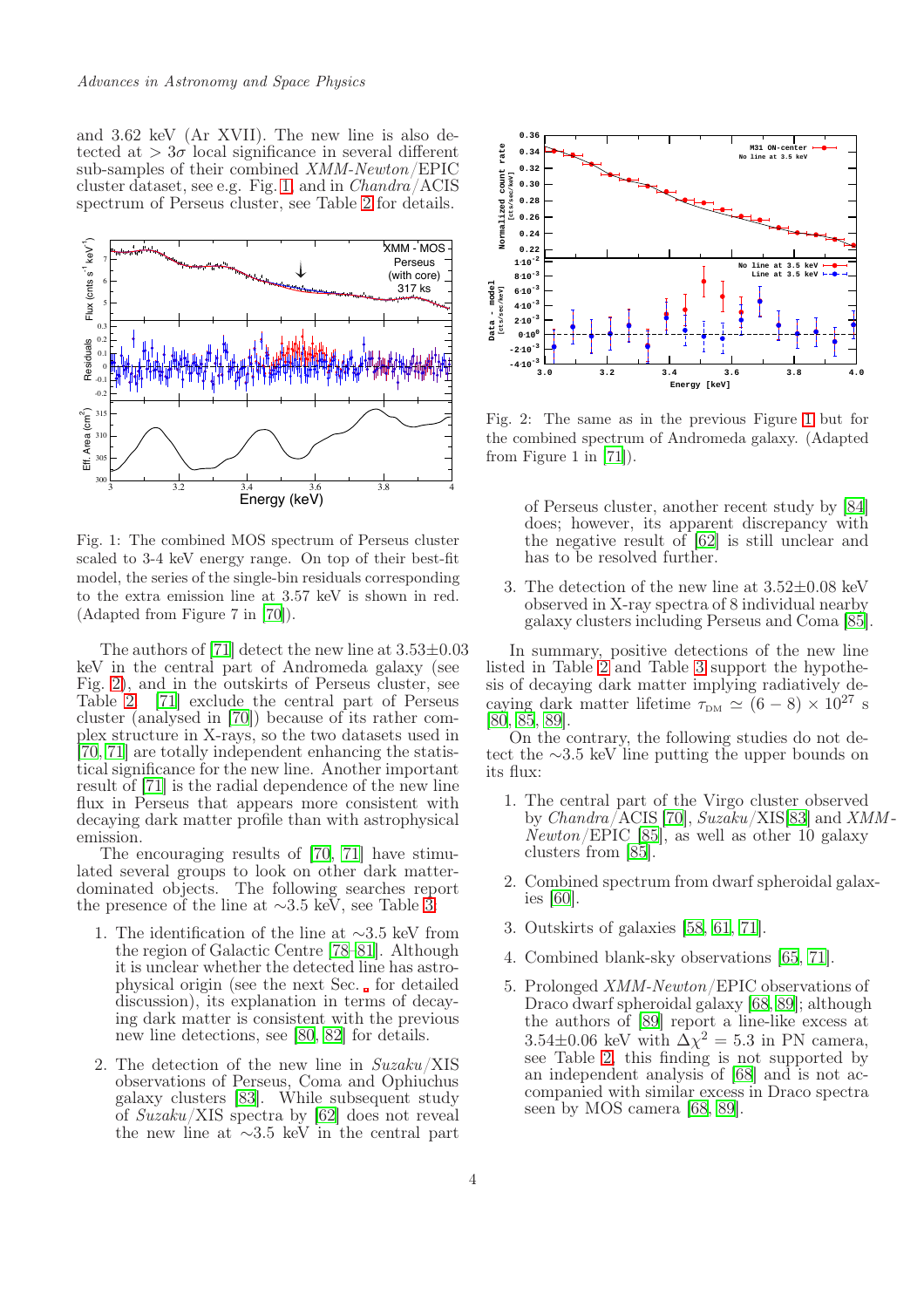| Ref.   | Object                         | Redshift        | Instrument    | Exposure,<br>$\rm Ms$ | Line position,<br>keV | Line flux,<br>$10^{-6}$ ph/s/cm <sup>2</sup> |
|--------|--------------------------------|-----------------|---------------|-----------------------|-----------------------|----------------------------------------------|
| $[70]$ | Full stacked sample            | $0.009 - 0.354$ | <b>MOS</b>    | 6                     | $3.57 \pm 0.02$       | $4.0 \pm 0.8$                                |
| $[70]$ | Full stacked sample            | $0.009 - 0.354$ | PN            | $\overline{2}$        | $3.51 \pm 0.03$       | $3.9^{+0.6}_{-1.0}$                          |
| $[70]$ | $Coma + Centaurus + Ophiuchus$ | $0.009 - 0.028$ | <b>MOS</b>    | 0.5                   | $3.57^a$              | $15.9_{-3.8}^{+3.4}$                         |
| $[70]$ | $Coma + Centaurus + Ophi$      | $0.009 - 0.028$ | PN            | $0.2\,$               | $3.57^a$              | $< 9.5 (90\%)$                               |
| $[70]$ | Perseus $(< 12$ <sup>'</sup> ) | 0.016           | <b>MOS</b>    | 0.3                   | $3.57^a$              | $52.0^{+24.1}_{-15.2}$                       |
| $[70]$ | Perseus $(< 12$ <sup>'</sup> ) | 0.016           | $\mathbf{PN}$ | 0.05                  | $3.57^a$              | $< 17.7$ (90%)                               |
| $[70]$ | Perseus $(1-12)$               | 0.016           | <b>MOS</b>    | 0.3                   | $3.57^a$              | $21.4^{+7.0}_{-6.3}$                         |
| $[70]$ | Perseus $(1-12)$               | 0.016           | $\mathbf{PN}$ | 0.05                  | $3.57^a$              | $< 16.1 (90\%)$                              |
| $[70]$ | Rest of the clusters           | $0.012 - 0.354$ | <b>MOS</b>    | 4.9                   | $3.57^a$              | $2.1^{+0.4}_{-0.5}$                          |
| $[70]$ | Rest of the clusters           | $0.012 - 0.354$ | $\mathbf{PN}$ | 1.8                   | $3.57^a$              | $2.0^{+0.3}_{-0.5}$                          |
| $[70]$ | Perseus $(>1)$                 | 0.016           | $ACIS-S$      | 0.9                   | $3.56 \pm 0.02$       | $10.2^{+3.7}_{-3.5}$                         |
| $[70]$ | Perseus $(< 9')$               | 0.016           | $ACIS-I$      | $0.5\,$               | $3.56^a$              | $18.6^{+7.8}_{-8.0}$                         |
| $[70]$ | Virgo $(<500$ ")               | $0.003 - 0.004$ | $ACIS-I$      | $0.5\,$               | $3.56^a$              | $< 9.1 (90\%)$                               |
| $[71]$ | M31 (< 14' )                   | $-0.001^b$      | <b>MOS</b>    | 0.5                   | $3.53 \pm 0.03$       | $4.9^{+1.6}_{-1.3}$                          |
| $[71]$ | $M31 (10-80)$                  | $-0.001^b$      | <b>MOS</b>    | 0.7                   | 3.50-3.56             | $< 1.8 (2\sigma)$                            |
| $[71]$ | Perseus $(23-102)$             | $0.0179^b$      | <b>MOS</b>    | 0.3                   | $3.50 \pm 0.04$       | $7.0 + 2.6$                                  |
| $[71]$ | Perseus $(23-102)$             | $0.0179^b$      | PN            | $0.2\,$               | $3.46 \pm 0.04$       | $9.2 \pm 3.1$                                |
| $[71]$ | Perseus, 1st bin $(23-37)$     | $0.0179^b$      | <b>MOS</b>    | $0.2\,$               | $3.50^a$              | $13.8 \pm 3.3$                               |
| $[71]$ | Perseus, 2nd bin $(42-54)$     | $0.0179^b$      | <b>MOS</b>    | 0.1                   | $3.50^a$              | $8.3 \pm 3.4$                                |
| $[71]$ | Perseus, 3rd bin $(68-102)$    | $0.0179^b$      | <b>MOS</b>    | 0.03                  | 3.50 <sup>a</sup>     | $4.6 + 4.6$                                  |
| $[71]$ | Blank-sky                      |                 | <b>MOS</b>    | 7.8                   | $3.45 - 3.58$         | $< 0.7 (2\sigma)$                            |

<span id="page-4-0"></span>Table 2: Properties of the ∼3.5 keV line reported by [\[70,](#page-12-0) [71\]](#page-12-1). For their analysis, the authors of [70, 71] use different X-ray datasets observed by MOS [\[73\]](#page-12-3) and PN [\[72\]](#page-12-2) cameras on-board XMM-Newton observatory [\[74](#page-12-4)] and ACIS instrument [\[76](#page-12-23)] on-board *Chandra* observatory [\[77\]](#page-12-24). All error bars are at  $1\sigma$  (68%) level.

<sup>a</sup> The line position is fixed at given value.

 $<sup>b</sup>$  The redshift is fixed at NASA Extragalactic Database (NED) value.</sup>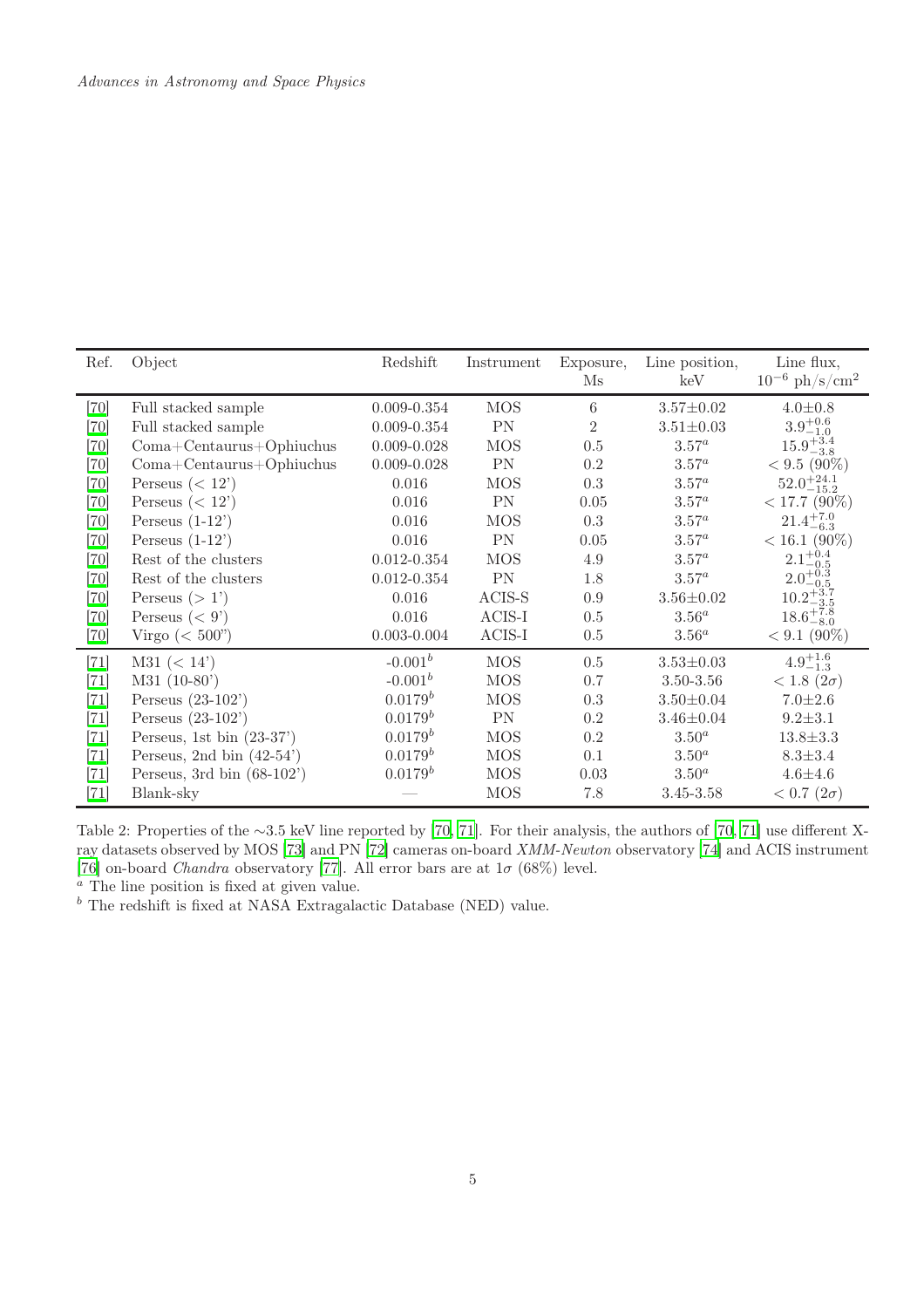| Ref.   | Object                                | Redshift      | Instrument | Exposure,<br>$\mathbf{M}\mathbf{s}$ | Line position,<br>keV                                                                                                                         | Line flux,<br>$10^{-6}$ $\mathrm{ph}/\mathrm{s}/\mathrm{cm}^2$ |
|--------|---------------------------------------|---------------|------------|-------------------------------------|-----------------------------------------------------------------------------------------------------------------------------------------------|----------------------------------------------------------------|
| $[78]$ | Galactic centre $(2.5-12)$            | 0.0           | $ACIS-I$   | 0.8                                 | 3.51                                                                                                                                          | $\simeq 10^a$                                                  |
| $[79]$ | Galactic centre $(0.3-15)$            | 0.0           | <b>MOS</b> | 0.7                                 | 3.51                                                                                                                                          | $45\pm4^a$                                                     |
| $[79]$ | Galactic centre $(0.3-15)$            | 0.0           | PN         | 0.5                                 | 3.51                                                                                                                                          | $39\pm7^a$                                                     |
| $[79]$ | M31                                   | 0.0           | <b>MOS</b> | 0.5                                 | $3.53 \pm 0.07$                                                                                                                               | $2.1 + 1.5^{c}$                                                |
| [80]   | Galactic centre $(< 14'$ )            | 0.0           | <b>MOS</b> | 0.7                                 | $3.539 \pm 0.011$                                                                                                                             | $29\pm5$                                                       |
| [83]   | Perseus core $(< 6')$                 | $0.0179^b$    | <b>XIS</b> | 0.74                                | $\substack{3.510^{+0.023}_{-0.008} \\ 3.510^{+0.023}_{-0.008}}$                                                                               | $32.5^{+3.7}_{-4.3}$                                           |
| [83]   | Perseus confined $(6-12.7)$           | $0.0179^b$    | <b>XIS</b> | 0.74                                |                                                                                                                                               | $32.5^{+3.7}_{-4.3}$                                           |
| [83]   | Coma $(< 12.7$ )                      | $0.0231^{b}$  | <b>XIS</b> | 0.164                               | $\simeq 3.45^d$                                                                                                                               | $\simeq 30^d$                                                  |
| [83]   | Ophiuchus $(< 12.7$                   | $0.0280^{b}$  | <b>XIS</b> | 0.083                               | $\simeq 3.45^d$                                                                                                                               | $\simeq 40^d$                                                  |
| [83]   | Virgo $(< 12.7$ <sup>'</sup> )        | $0.0036^b$    | <b>XIS</b> | 0.09                                | $3.55^a$                                                                                                                                      | $< 6.5 (2\sigma)$                                              |
| [85]   | Abell 85 $(< 14' )$                   | $0.0551^{b}$  | <b>MOS</b> | 0.20                                | $\substack{3.44^{+0.06}_{-0.05}\phantom{}\\ \,3.41^{+0.04}_{-0.04}\phantom{,}}\phantom{0000}}{3.41^{+0.04}_{-0.04}\phantom{,}}\phantom{0000}$ | $6.3_{-3.6}^{+3.9}$                                            |
| [85]   | Abell 2199 $(< 14'$ )                 | $0.0302^{b}$  | MOS        | $0.13\,$                            |                                                                                                                                               | $10.1_{-4.8}^{+5.1}$                                           |
| [85]   | Abell 496 ( $< 14'$ )                 | $0.0329^b$    | <b>MOS</b> | 0.13                                |                                                                                                                                               | $7.5^{+6.1}_{-4.4}$                                            |
| [85]   | Abell 496 ( $< 14'$ )                 | $0.0329^b$    | PN         | 0.08                                | $3.45_{-0.03}^{+0.04}$                                                                                                                        | $16.8^{+5.9}_{-6.4}$                                           |
| [85]   | Abell 3266 ( $< 14'$ )                | $0.0589^{b}$  | PN         | 0.06                                | $3.53_{-0.06}^{+0.04}$                                                                                                                        | $8.7^{+5.1}_{-4.5}$                                            |
| [85]   | Abell S805 $(< 14'$ )                 | $0.0139^b$    | ${\rm PN}$ | 0.01                                | $3.63_{-0.06}^{+0.05}$                                                                                                                        | $17.1^{+9.3}_{-7.4}$                                           |
| [85]   | Coma $(< 14'$ )                       | $0.0231^{b}$  | <b>MOS</b> | 0.17                                |                                                                                                                                               |                                                                |
| [85]   | Abell 2319 ( $< 14'$ )                | $0.0557^b$    | <b>MOS</b> | 0.08                                | $\begin{array}{r} 3.49^{+0.04}_{-0.05} \\ 3.49^{+0.04}_{-0.05} \\ 3.59^{+0.05}_{-0.06} \\ 3.58^{+0.05}_{-0.08} \end{array}$                   | $23.7^{+10.7}_{-9.0}$<br>18.6 <sup>+10.7</sup>                 |
| [85]   | Perseus $(< 14$ <sup>'</sup> )        | $0.0179^b$    | <b>MOS</b> | 0.16                                |                                                                                                                                               | $25.2\overline{+}\,12.5\overline{}}$                           |
| [85]   | Virgo <sup>e</sup> $(< 14')$          | $0.0036^{b}$  | PN         | 0.06                                |                                                                                                                                               | $<9.3\,$                                                       |
| [89]   | Draco $(< 14')$                       | 0.0           | PN         | 0.65                                | $3.54^{+0.06}_{-0.05}$                                                                                                                        | $1.65^{+0.67}_{-0.70}$                                         |
| [84]   | Perseus $(< 8.3^{\circ})$             | $0.0179^b$    | <b>XIS</b> | 1.67                                | $3.54 \pm 0.01$                                                                                                                               | $27.9^{+3.5}_{-3.5}$                                           |
| [84]   | Perseus $(< 2')$                      | $0.0179^{b}$  | <b>XIS</b> | $1.67\,$                            | $3.51 \pm 0.02$                                                                                                                               | $9.3_{-2.7}^{+2.6}$                                            |
| [84]   | Perseus $(2^{\prime} - 4.5^{\prime})$ | $0.0179^b$    | <b>XIS</b> | 1.67                                | $3.55 \pm 0.02$                                                                                                                               | $16.7^{+2.9}_{-3.0}$                                           |
| [84]   | Perseus $(4.5^{\circ} - 8.3^{\circ})$ | $0.0179^b$    | <b>XIS</b> | 1.67                                | $3.58 \pm 0.02$                                                                                                                               | $16.1^{+3.2}_{-3.4}$                                           |
| [90]   | Stacked clusters                      | $0.01 - 0.45$ | <b>XIS</b> | 8.1                                 | $3.54^{f}$                                                                                                                                    | $1.0^{+0.5}_{-0.5}$                                            |

<span id="page-5-0"></span>Table 3: Properties of ∼3.5 keV line searched after February 2014 in different X-ray datasets observed by MOS [\[73\]](#page-12-3) and PN [\[72\]](#page-12-2) cameras on-board XMM-Newton observatory [\[74](#page-12-4)], ACIS [\[76](#page-12-23)] instrument on-board Chandra observatory [\[77](#page-12-24)] and XIS instrument [\[91\]](#page-13-2) on-board Suzaku observatory [\[92\]](#page-13-3). All error bars are at  $1\sigma$  (68%) level.

<sup>a</sup> Best-fit line flux at fixed position 3.51 keV coinciding with the brightest K XVIII line.

 $b$  Redshift was fixed at NASA Extragalactic Database (NED) value.

<sup>c</sup> The line is detected at  $< 90\%$  confidence level. Such a low flux (compared with [\[71\]](#page-12-1)) is because of non-physically enhanced level of continuum at 3-4 keV band used in [\[79\]](#page-12-25), see [\[93](#page-13-4)] for details.

 $d$  Parameters estimated from Fig. 3 of [\[83\]](#page-12-20).

<sup>e</sup> Given an example of the new line non-detection, see Table II of [\[85](#page-12-22)] for more details.

f Line position is fixed at the best-fit energy detected in Suzaku observations of the Perseus cluster by [\[84\]](#page-12-21).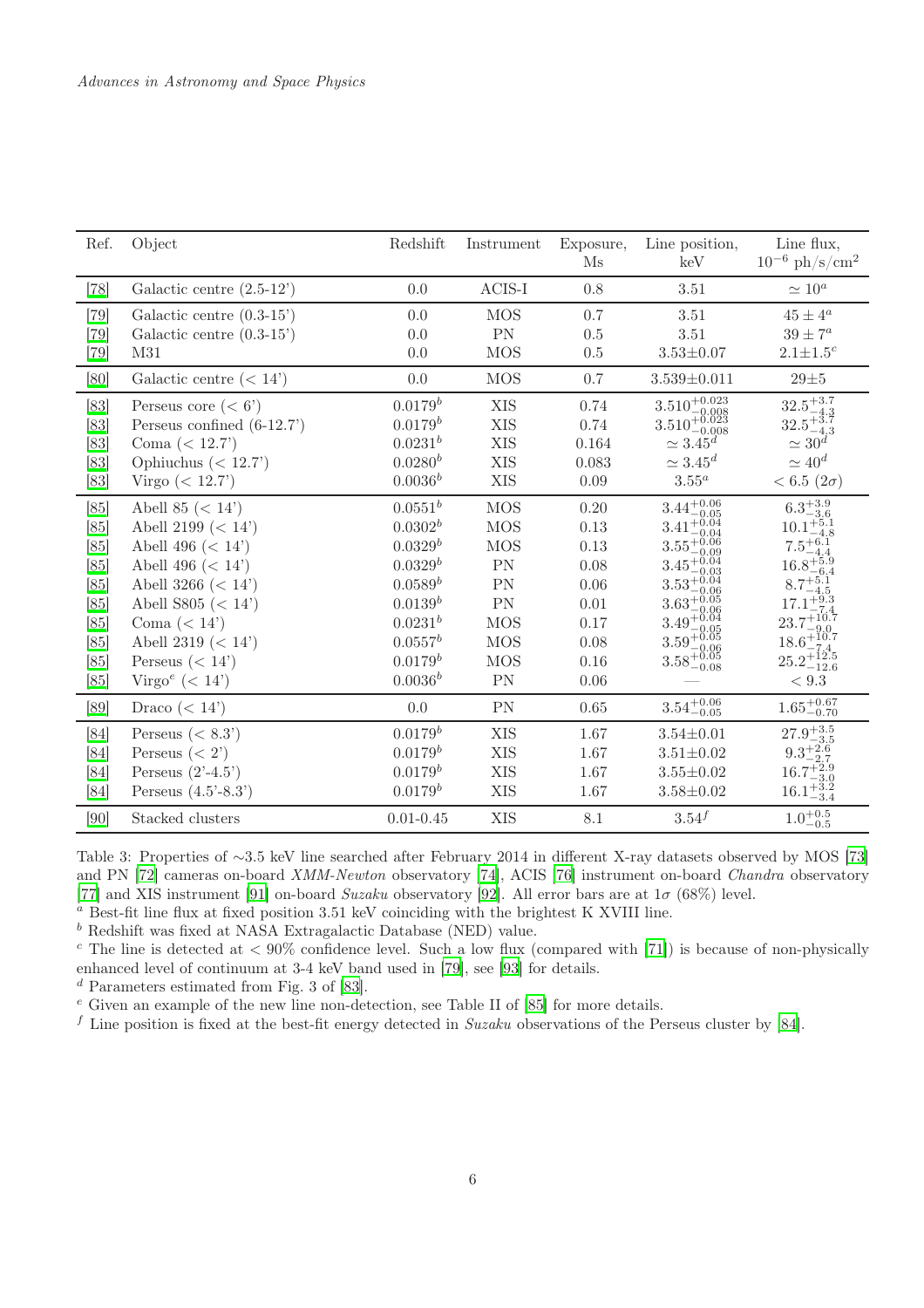

<span id="page-6-1"></span>Fig. 3: The flux of the ∼3.5 keV line from the Galactic Centre, the Perseus cluster outskirts, the Andromeda galaxy, and the 'blank sky' dataset [\[71\]](#page-12-1) as a function of dark matter projected mass. Diagonal lines show the expected behaviour of decaying dark matter signal for a given dark matter particle lifetime. The vertical sizes of the boxes are  $\pm 1\sigma$  statistical error on the line's flux – or the  $2\sigma$  upper bound for the blank-sky dataset. The blue shaded regions show a particular Navarro-Frenk-White [\[86](#page-13-5), [87\]](#page-13-6) profile of the Milky Way [\[88\]](#page-13-7), its horizontal size indicates uncertainties in galactic disk modelling. The lifetime  $\tau_{DM} \sim (6-8) \times 10^{27}$  s is consistent with all datasets. New results from a prolonged Draco XMM-Newton/EPIC observation [\[68,](#page-12-14) [89](#page-13-0)] give controversial results: while [\[68](#page-12-14)] reports an exclusion of dark matter hypothesis at 99% level, the results of [\[89\]](#page-13-0) claim that the values of  $\tau_{DM} \simeq (7 - 9) \times 10^{27}$  sec are still consistent with all existing observations. (Adapted from Figure 2 in [\[80\]](#page-12-18)).

### 6. Combined dataset of 33 galaxy clusters observed by Chandra/ACIS [\[94\]](#page-13-8).

At the moment, it is unclear whether these negative searches rule out the decaying dark matter hypothesis of the new line. While the bounds obtained in [\[60](#page-12-6)] are mildly consistent with the decaying dark matter origin of the detections in [\[70,](#page-12-0) [71\]](#page-12-1), the results of [\[61](#page-12-7)] formally exclude the decaying dark matter hypothesis of the ∼3.5 keV line imposing the very strict  $3\sigma$  bound,  $\tau_{DM} > 1.8 \times 10^{28}$  s. Taking into account systematic effects in spectra (e.g. causing significant negative residuals) obtained by [\[61\]](#page-12-7) and the apparent uncertainty in their dark matter distributions [\[95\]](#page-13-9) would result in much weaker bound, see e.g.  $\tau_{DM} \gtrsim 3.5 \times 10^{27}$  s [\[96](#page-13-10)] using the stacked dataset of nearby galaxies of [\[58\]](#page-11-25) with comparable exposure, still consistent with existing detections. The uncertainty in dark matter distributions also helps to reconcile the results of the other negative searches [\[56](#page-11-23), [59](#page-11-26), [65\]](#page-12-11) with ∼3.5 keV line detections using the



Fig. 4: The same as in previous Fig. [3](#page-6-1) but over-plotted are the ranges for the  $> 2\sigma$  detections in MOS (green) and PN (magenta) cameras, see [\[85\]](#page-12-22). (Adapted from Figure 2 in [\[85](#page-12-22)]).

decaying dark matter paradigm. There is also no clarity with the new prolonged ( $\sim$  1.4 Ms) XMM-Newton/EPIC observation of Draco dwarf spheroidal galaxy – the object having both well-measured dark matter distribution [\[97](#page-13-11)] and proven low X-ray background [\[54,](#page-11-21) [60](#page-12-6), [82,](#page-12-19) [98](#page-13-12)]. While [\[68\]](#page-12-14) reports an exclusion of dark matter hypothesis at 99% level having  $2\sigma$  upper bound on radiative dark matter decay lifetime  $\tau_{DM} > 2.7 \times 10^{28}$  s, the results of [\[89\]](#page-13-0) suggest  $\tau_{DM} \simeq (7-9) \times 10^{27}$  s, the value still compatible with all existing observations.

## <span id="page-6-0"></span>"Standard" explanations of the line AT  $\sim$ 3.5 KEV

There are three possible "standard" explanations of the new line detections at ∼3.5 keV:

- 1. statistical fluctuations;
- 2. general-type systematic effects;
- 3. astrophysical emission line.

With recent increase of positive detections reported by [\[85](#page-12-22)], it is very hard to explain all of the detections with pure statistical fluctuations. Nevertheless, statistical fluctuations may be responsible for new line detections or non-detections in some individual objects, as well as for variations of the detected line position up to  $\sim$ 110 eV [\[85](#page-12-22)], see Fig. [5](#page-7-0) – the effect that should be properly taken into account when searching for the new line (unlike [\[60](#page-12-6), [61,](#page-12-7) [83](#page-12-20)]).

The systematic origin of the line is carefully investigated because of the previous study of the linelike residual at ∼2.5 keV in the Willman 1 dwarf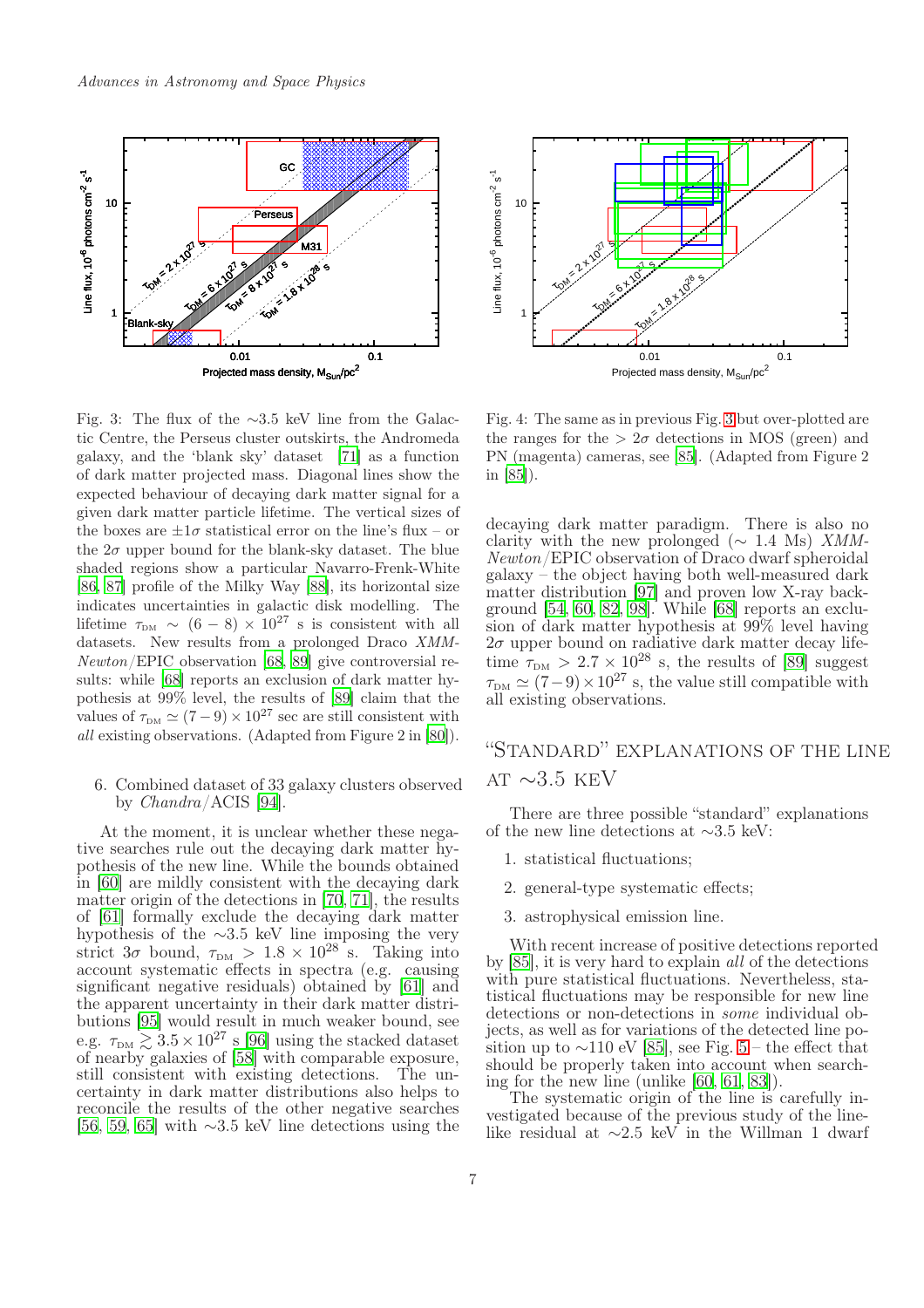

<span id="page-7-0"></span>Fig. 5: The position of new line detected in [\[85\]](#page-12-22) (in the frame of emitting galaxy cluster) as a function of cluster redshift. The red and black dashed lines show the expected behaviour in case of purely systematic and cosmic line origins (assuming the line position 3.52 keV in the detector frame expected from [\[71](#page-12-1), [80\]](#page-12-18)), respectively. (Adapted from Figure 3 in [\[85](#page-12-22)]).

spheroidal, see Sec. for details. However, the explanation of the ∼3.5 keV line with general-type systematics suggested in [\[79](#page-12-25)] is unlikely. For example, its position (in the frame of emitting object) remains remarkably constant with redshift [\[70](#page-12-0), [71,](#page-12-1) [85\]](#page-12-22), see Fig. [5,](#page-7-0) which cannot be explained by simple systematics. The line is also independently detected by five detectors on-board three cosmic missions, see Table [2](#page-4-0) and Table [3.](#page-5-0) Finally, similar feature of systematic origin should be detected in the blank-sky dataset [\[71](#page-12-1)], and should have different radial behaviour in the outskirts of Perseus cluster [\[71](#page-12-1), [84\]](#page-12-21).

On the other hand, the explanation of the new line with the K XVIII line complex at ∼3.5 keV suggested by [\[79\]](#page-12-25) (see also an extensive discussion in [\[70](#page-12-0), [93](#page-13-4), [99,](#page-13-13) [100](#page-13-14)]) is still possible, at least for Galactic Centre region and galaxy clusters, contrary to initial claims of [\[70](#page-12-0), [71\]](#page-12-1). The reason is that the emission flux from the K XVIII line complex at ∼3.51 keV suggested by [\[79](#page-12-25)] is highly uncertain due to large uncertainties of the Potassium abundance, see e.g. [\[101,](#page-13-15) [102\]](#page-13-16) for a potential<sup>[2](#page-7-1)</sup> level of uncertainty. Moreover, unlike other possible emission lines of astrophysical origin near ∼3.5 keV (such as Cl XVII lines

at 3.51 keV found largely sub-dominant in Galactic Centre region [\[79](#page-12-25)] and in galaxy clusters [\[99](#page-13-13)]), K XVIII line complex does not have stronger counterparts at other energies and can hardly be excluded by measurements of other lines, the strongest of them is the K XIX line complex at 3.71 keV of comparable strength [\[103](#page-13-17)]. The same is true about the charge exchange of S XVI ions recently suggested by [\[104\]](#page-13-18).

An alternative approach is to study the *line mor*phology. At the moment, two different methods have been used. The first method [\[70](#page-12-0), [71](#page-12-1)] is to split the region covered by astrophysical sources onto several independent subregions, large enough to detect the line at in each of them, and to model their spectra separately looking for a line-like excess in each of them. As a result, [\[70](#page-12-0)] show that the  $\sim$ 3.5 keV line in Perseus cluster is somewhat more concentrated compared to decayed dark matter distributed according to Navarro-Frenk-White [\[86](#page-13-5), [87\]](#page-13-6) profile. By studying the ∼3.5 keV line emission from Perseus cluster outskirts, [\[71\]](#page-12-1) obtain that such distribution is better consistent with radiatively decaying dark matter distributed according to the well-established Navarro-Frenk-White profile than with astrophysical continuum emission distributed according to the isothermal  $\beta$ -model of [\[105\]](#page-13-19). The recent detailed study [\[84](#page-12-21)] confirms this result and expands it to the central region of Perseus cluster.

The second method to study the line morphology [\[81](#page-12-17)] deals with spatial distribution of the 'line plus continuum' X-ray emission in Perseus cluster and Galactic Centre region with further eliminating continuum component by either assuming it spatially smooth or cross-correlating the 'line plus continuum' images in several energy bands (including those dominated by astrophysical line emission). By using the second method, the authors of [\[81\]](#page-12-17) show that adding decaying dark matter distribution from a smooth dark matter profile (Navarro-Frenk-White, Einasto, Burkert) does not improve the fit quality in both objects, and demonstrate that distribution of the events in 3.45-3.6 keV bands correlates with that in the energy bands of strong astrophysical emission, rather than with that in line-free energy bands. Based on these findings, Ref. [\[81\]](#page-12-17) claims the exclusion of decaying dark matter origin of 3.5 keV in Galactic Centre and Perseus cluster.

To ultimately check the astrophysical origin of the ∼3.5 keV line, new observations with high-resolution imaging [3](#page-7-2) spectrometers such as Soft X-ray Spectrometer (SXS) [\[108\]](#page-13-20) on-board the recently launched  $Hitomi<sup>4</sup>$  $Hitomi<sup>4</sup>$  $Hitomi<sup>4</sup>$  (former Astro-H) mission [\[111\]](#page-13-21), Micro-X sounding rocket experiment [\[112](#page-13-22)] and the X-ray Inte-

<span id="page-7-1"></span><sup>2</sup>The results of [\[102\]](#page-13-16) indicate an order of magnitude overabundance of Potassium in solar corona compared to solar photosphere. Based on this result, [\[102\]](#page-13-16) suggested that the Potassium abundance in hot plasma in galaxies and galaxy clusters may have also been enhanced compared to the solar photospheric values. However, because at the moment there is no established mechanism that could effectively provide such an enhancement, the results of [\[102](#page-13-16)] only indicate the *potential* level of uncertainty, similar to the measurements in [\[101](#page-13-15)].

<span id="page-7-2"></span> $3$  Grating spectrometers such as Chandra/HETGS [\[106\]](#page-13-23) have excellent spectral resolution for point sources; however, for extended  $(\gtrsim)1$  arcmin) sources their spectral resolution usually degrades to that for existing imaging spectrometers, see e.g. [\[107](#page-13-24)].

<span id="page-7-3"></span> $4$ Although  $Hitomi$  is now broken apart, it had observed Perseus cluster before the break-up [\[109,](#page-13-25) [110\]](#page-13-26).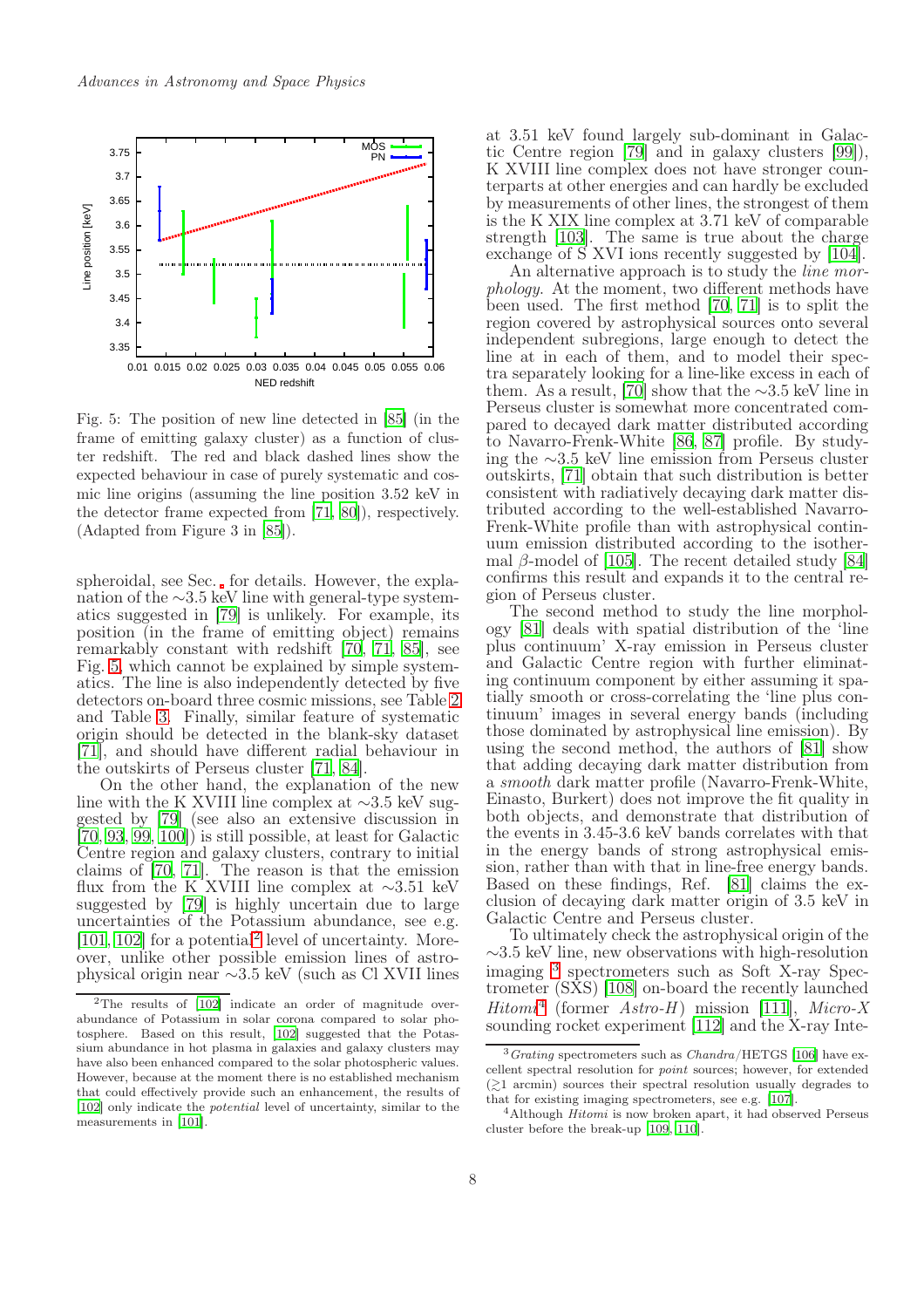

<span id="page-8-0"></span>Fig. 6: Line emissivities (in arbitrary units) broadened with energy resolution of Soft X-ray Spectrometer (SXS) on-board Hitomi (former Astro-H),  $\sigma_{SXS} = 5$  eV, as functions of energy for three-component model of [\[79\]](#page-12-25) of Galactic Centre. The relative S, Ar, Cl and K abundances are set to  $1/3$ : 1: 1: 3, according to Sec. 2.2 of [\[79\]](#page-12-25). Thin dashed line shows the total line emissivity. (Adapted from Figure 2 in [\[103](#page-13-17)]).

gral Field Unit (X-IFU) [\[113](#page-13-27), [114\]](#page-14-0) on-board planned Athena mission [\[115](#page-14-1), [116\]](#page-14-2). If the position of the new line incidentally coincides with that of K XVIII line complex, more detailed study of the ratios of the Potassium line emissivities will be essential to finally check the astrophysical origin of the new line, see Fig. [6](#page-8-0) for details.

### Other extra line candidates in Xray range

Although the line at ∼3.5 keV receives the largest attention of the community, there are three other line candidates in X-rays which origin is also not established:

- 1. According to [\[117\]](#page-14-3), intensity of the Fe XXVI  $Ly-\gamma$  line at 8.7 keV observed in Suzaku/XIS spectrum of the Milky Way centre [\[118\]](#page-14-4) cannot be explained by standard ionization and recombination processes, and dark matter decay may be a possible explanation of this excess.
- 2. According to Sec. 1.4 of [\[119\]](#page-14-5), two faint extra line-like excesses at 9.4 and 10.1 keV are detected in the combined Suzaku/XIS spectrum of Galactic Bulge region. Notably, positions of these excesses do not coincide with any bright<sup>[5](#page-8-1)</sup>

astrophysical or instrumental line and their intensities can be explained in frames of decaying dark matter origin, see right Fig. 8 of [\[119\]](#page-14-5).

### Possible implications for new physics

If none of "conventional" explanations discussed in the previous Sec. were valid, the existence of the new line at ∼3.55 keV will be an indication of a new physics beyond the Standard Model.

Historically, the first model discussed in connection with ∼3.5 keV detection is the neutrino minimal extension of the Standard Model with three righthanded (sterile) neutrinos (the  $\nu$ MSM) [\[121](#page-14-7)[–123](#page-14-8)]. In this model, the lightest sterile neutrino with mass in keV range forms the bulk of dark matter while two heavier sterile neutrinos are responsible for two other established phenomena beyond the Standard Model – neutrino oscillations and generation of asymmetry between baryons and anti-baryons in early Universe. Sterile neutrinos decay possess the 2-body radiative channel  $N \to \gamma + \nu$ , so the observation of ~3.5 keV decay line would imply the existence of light sterile neutrino dark matter particles with mass ∼7.1 keV. The simplest production scenario of sterile neutrino dark matter – via non-resonant oscillations of usual (active) neutrinos in the early Universe [\[31](#page-10-7)[–33](#page-11-0), [124](#page-14-9)– [126](#page-14-10)] – is already excluded by the combination of X-ray measurements [\[51\]](#page-11-18), measurements of Lyman- $\alpha$  forest [\[127](#page-14-11)[–132\]](#page-14-12) and the phase-space bound from dwarf spheroidal galaxies [\[26,](#page-10-2) [133](#page-14-13)[–136\]](#page-14-14). The realistic scenario of dark matter production within the  $\nu$ MSM now involves resonant oscillations of active neutrinos in hot primeval plasma with significant lepton asymmetry generated by decays of heavier sterile neutrinos [\[137](#page-14-15)[–141\]](#page-15-0). The parameters of observed ∼3.5 keV line are consistent with  $\nu$ MSM predictions, see Fig. [7](#page-9-0) for details. Because the interaction of sterile neutrino dark matter with Standard Model particles is orders of magnitude weaker than that of ordinary neutrinos, its prospects for direct detection in a particle physics experiment are very far from the existing experimen-tal technique, see [\[142](#page-15-1)[–146\]](#page-15-2). To confirm the  $\nu$ MSM, a search for heavier sterile neutrinos in GeV range is needed, handled by e.g. planned Search for Hidden Particles (SHiP) experiment [\[147](#page-15-3), [148](#page-15-4)] and Future electron-positron e<sup>+</sup>e<sup>-</sup> Circular Collider (FCC-ee) [\[149](#page-15-5)].

However, the confirmation of decaying dark matter origin of the new line does not imply the existence of  $\nu$ MSM sterile neutrinos as there are plenty of other alternatives which can potentially explain the ∼3.55 keV line, see e.g. [\[80](#page-12-18), [96,](#page-13-10) [146](#page-15-2)] and the references therein. Differences among these models can be further probed by:

• changes in the new line morphology because of non-negligible initial dark matter velocities, see e.g. [\[150](#page-15-6), [151](#page-15-7)];

<span id="page-8-1"></span> $5$ The newest available atomic database AtomDB v.3.0.2 [\[120\]](#page-14-6) contains several faint Ni XXVI - Ni XXVIII emission lines at 10.02- 10.11 keV.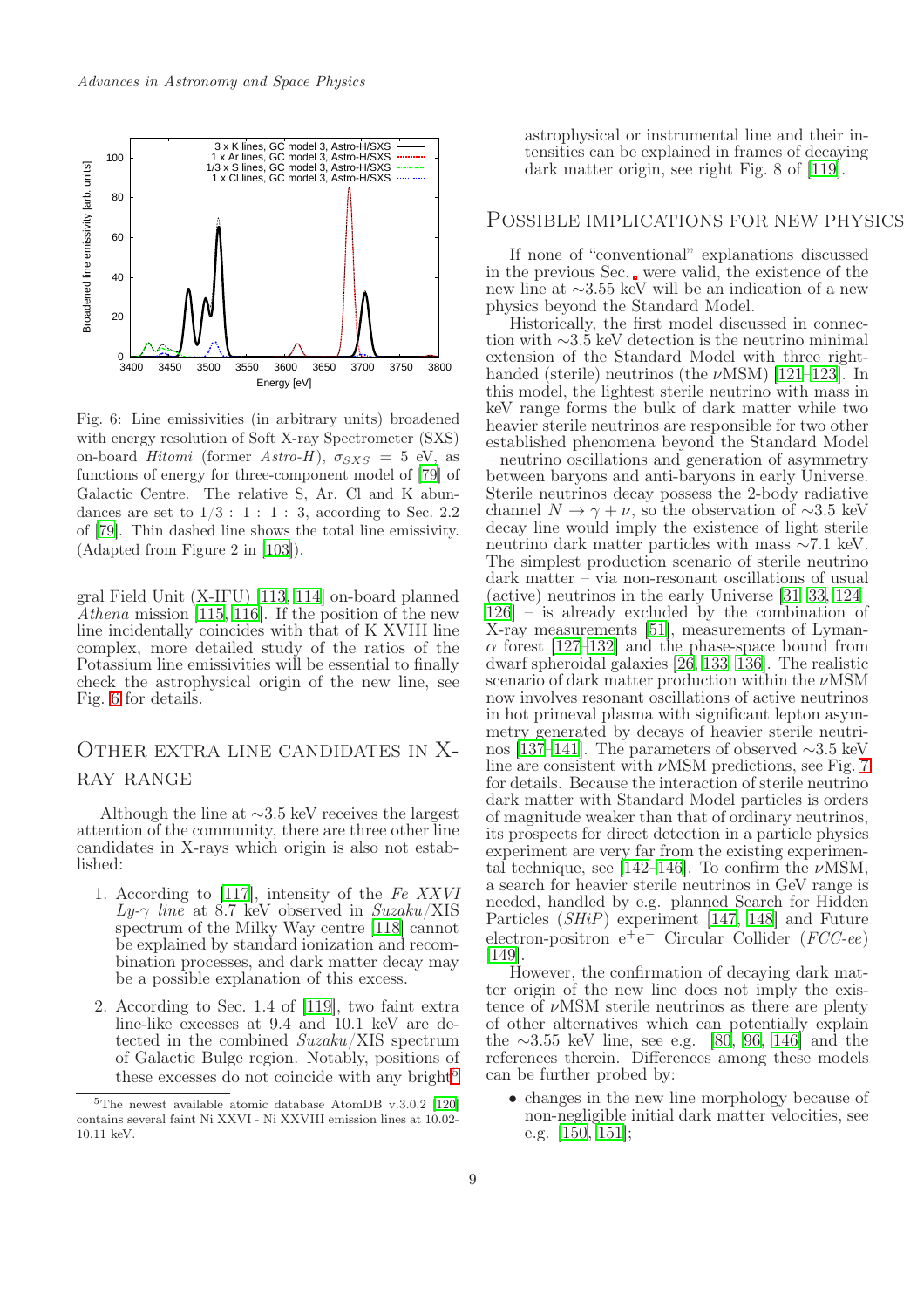

<span id="page-9-0"></span>Fig. 7: Constraints on sterile neutrino dark matter within the  $\nu$ MSM model [\[121](#page-14-7)[–123\]](#page-14-8). In every point in the white region sterile neutrinos constitute 100% of dark matter and their properties agree with the existing bounds. The blue point corresponds to the observed line from Andromeda galaxy, while the error bars indicate statistical errors (thick) and uncertainty in dark matter distribution at the central part of Andromeda galaxy (thin). (Adapted from Figure 4 in [\[71\]](#page-12-1)).

- other astrophysical and cosmological tests, see e.g. [\[63](#page-12-9), [133](#page-14-13), [139](#page-14-16), [152](#page-15-8)[–165](#page-15-9)];
- search for "smoking gun" signatures in future dedicated particle physics experiments, such as  $SHiP$  [\[147](#page-15-3), [148\]](#page-15-4) and  $FCC-ee$  [\[149\]](#page-15-5) experiments.

Recently proposed alternatives to radiatively decaying dark matter include: decay of excited dark matter states [\[166](#page-15-10)[–174](#page-16-0)], annihilating dark matter [\[175](#page-16-1)– [178\]](#page-16-2), dark matter decaying into axion-like particles with further conversion to photons in magnetic field [\[179](#page-16-3)[–183](#page-16-4)]. These models predict substantial difference in ∼3.5 keV line morphology compared to the radiatively decaying dark matter. For example, the spatial distributions of the new line in these models should be more concentrated towards the centres of dark matter-dominated objects compared to radiatively decaying dark matter, e.g. due to larger dark matter density (for excited and annihilating dark matter) or larger magnetic fields (for magnetic field conversion of axion-like particles). Further nonobservation of the ∼3.5 keV line in outskirts of dark matter-dominated objects would argue in favour of these models.

### Conclusion and future directions

The origin of the new emission line at ∼3.5 keV reported by [\[70](#page-12-0), [71](#page-12-1), [80](#page-12-18), [83](#page-12-20), [85\]](#page-12-22) remains unexplained. The observed properties of the new line are consistent with radiatively decaying dark matter and other interesting scenarios (such as, exciting dark matter, annihilating dark matter and dark matter decaying into axion-like particles further converted in cosmic magnetic fields) motivated by various particle physics extensions of the Standard Model. In case of radiatively decaying dark matter, further detections would lead to direct detection of new physics. Specially dedicated observations using existing X-ray missions (such as XMM-Newton, Chandra, Suzaku) still allow such detections although one should take detailed care on various systematic effects that could mimic or hide the new line.

The alternative is to use new better instruments. The basic requirements for such instruments – higher grasp (the product of field-of-view and effective area) and better spectral resolution – have first formulated in [\[49\]](#page-11-16). Both the soft X-ray Spectrometer [\[108](#page-13-20)] onboard the new X-ray mission Hitomi (former Astro-H  $\mid$  [\[111,](#page-13-21) [184](#page-16-5)] and the planned *Micro-X* sounding rocket experiment [\[112](#page-13-22)] meet only second requirement having the energy resolution by an order of magnitude better ( $\sim 5$  eV) than existing imaging spectrometers. Before being broken apart, Hitomi has already observed Perseus cluster [\[109](#page-13-25)]. It is expected [\[70](#page-12-0)] that such an observation would allow Hitomi to precisely determine the new line position in brightest objects with prolonged observations and to detect the K XIX emission line complex at ∼3.71 keV. Another possible option is to resolve the intrinsic width of the new line because of its Doppler broadening in galaxies and galaxy clusters [\[70,](#page-12-0) [185](#page-16-6)]. As a result, Hitomi/SXS is able to check whether the new line comes from new physics or from (anomalously enhanced) astrophysical emission. The same is expected from the Micro-X rocket-based microcalorimeter (to be launched in 2017) which will observe the central region of our Galaxy. Another possibility is to use the planned *eROSITA* instrument on-board Spektrum-Röntgen-Gamma mission [\[186](#page-16-7)] and the planned LOFT mission [\[187](#page-16-8)] which high grasp and moderate energy resolution would allow to detect the new line at much smaller intensities [\[69](#page-12-15), [188](#page-16-9)]. Finally, an "ultimate" imaging spectrometer proposed in e.g. [\[189\]](#page-16-10) (an example is the X-ray Integral Field Unit (X-IFU) [\[113](#page-13-27), [114\]](#page-14-0) on-board the planned Athena mission [\[115](#page-14-1), [116](#page-14-2)]) would reveal the detailed morphology structure of the ∼3.5 keV line [\[190](#page-16-11)].

#### acknowledgement

This work was supported by a research grant from VILLUM FONDEN. The author also acknowledges partial support from the Swiss National Science Foundation grant SCOPE IZ7370-152581, the Program of Cosmic Research of the National Academy of Sciences of Ukraine, the State Fund for Fundamental Research of Ukraine and the State Programme of Implementation of Grid Technology in Ukraine dur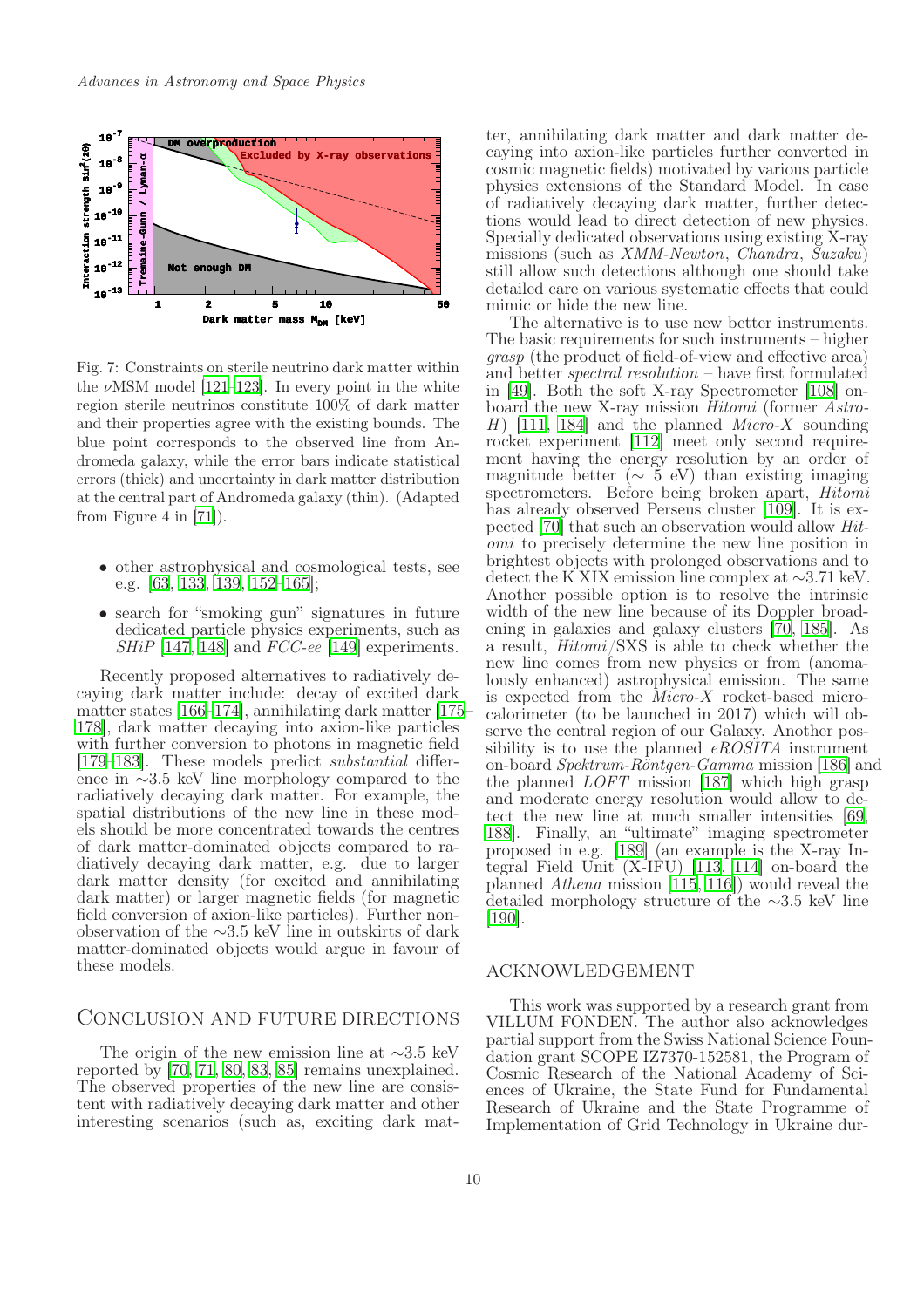ing early stages of this work.

### **REFERENCES**

- <span id="page-10-0"></span>[1] Zwicky, F. Die Rotverschiebung von extragalaktischen Nebeln. Helvetica Physica Acta 6, 110–127 (1933).
- [2] Sarazin, C. L. X-ray emission from clusters of galaxies. Reviews of Modern Physics 58, 1–115 (1986).
- [3] Evrard, A. E., Metzler, C. A. & Navarro, J. F. Mass Estimates of X-Ray Clusters. ApJ 469, 494 (1996). <astro-ph/9510058>.
- [4] Einasto, J. & Einasto, M. Dark Matter in Groups and Clusters of Galaxies. In Valtonen, M. J. & Flynn, C. (eds.) IAU Colloq. 174: Small Galaxy Groups, vol. 209 of Astronomical Society of the Pacific Conference Series, 360 (2000). <astro-ph/9909437>.
- [5] Bergström, L. Non-baryonic dark matter: observational evidence and detection methods. Reports on Progress in Physics 63, 793–841 (2000). <hep-ph/0002126>.
- [6] Corbelli, E. Dark matter and visible baryons<br>in M33. MNRAS  $342$ , 199-207 (2003). **342**, 199–207 (2003). <astro-ph/0302318>.
- [7] Refregier, A. Weak Gravitational Lensing by Large-Scale Structure. ARA&A 41, 645–668 (2003). <astro-ph/0307212>.
- [8] Dekel, A. et al. Lost and found dark matter in elliptical galaxies. Nature 437, 707–710 (2005). <astro-ph/0501622>.
- [9] Massey, R. et al. Dark matter maps reveal cosmic scaffolding. Nature 445, 286–290 (2007). <astro-ph/0701594>.
- [10] Gilmore, G. et al. The Observed Properties of Dark Matter on Small Spatial Scales. ApJ 663, 948–959 (2007). <astro-ph/0703308>.
- [11] Noordermeer, E., van der Hulst, J. M., Sancisi, R., Swaters, R. S. & van Albada, T. S. The mass distribution in early-type disc galaxies: declining rotation curves and correlations with optical properties. MNRAS 376, 1513–1546  $(2007)$ . <astro-ph/0701731>.<br>[12] Fu, L. et al. Very wes
- Very weak lensing in the CFHTLS wide: cosmology from cosmic shear in the linear regime.  $A\&A 479, 9-25$  (2008). <0712.0884>.
- [13] Coccato, L. et al. Kinematic properties of early-type galaxy haloes using planetary nebulae. MNRAS 394, 1249–1283 (2009). <0811.3203>.
- [14] Einasto, J. Dark Matter. ArXiv e-prints  $(2009)$ . <0901.0632>.
- [15] Rozo, E. et al. Cosmological Constraints from the Sloan Digital Sky Survey maxBCG Cluster Catalog. ApJ 708, 645–660 (2010). <0902.3702>.
- [16] Reid, B. A. et al. Cosmological constraints from the clustering of the Sloan Digital Sky Survey DR7 luminous red galaxies. MNRAS 404, 60–85 (2010). <0907.1659>.
- [17] Chemin, L., Carignan, C. & Foster, T. H I Kinematics and Dynamics of Messier 31. ApJ 705, 1395–1415 (2009). <0909.3846>.
- [18] Corbelli, E., Lorenzoni, S., Walterbos, R., Braun, R. & Thilker, D. A wide-field H I mosaic of Messier 31. II. The disk warp, rotation, and the dark matter halo. A&A 511, A89 (2010). <0912.4133>.
- [19] Massey, R., Kitching, T. & Richard, J. The dark matter of gravitational lensing. Reports on Progress in Physics 73, 086901 (2010). <1001.1739>.
- [20] Tinker, J. L. et al. Cosmological Constraints from Galaxy Clustering and the Mass-tonumber Ratio of Galaxy Clusters. ApJ 745, 16 (2012). <1104.1635>.<br>[21] Roos, M. Astrophys
- Astrophysical and Cosmological Probes of Dark Matter. Journal of Modern Physics 3, 1152-1171 (2012). <1208.3662>.
- [22] Frenk, C. S. & White, S. D. M. Dark matter and cosmic structure. Annalen der Physik 524, 507–534 (2012). <1210.0544>.
- [23] Hinshaw, G. et al. Nine-year Wilkinson Microwave Anisotropy Probe (WMAP) Observations: Cosmological Parameter Results. ApJS 208, 19 (2013). <1212.5226>.
- [24] Walker, M. Dark Matter in the Galactic Dwarf Spheroidal Satellites, 1039 (2013).
- <span id="page-10-1"></span>[25] Planck Collaboration et al. Planck 2015 results. XIII. Cosmological parameters. ArXiv  $e\text{-}prints (2015)$ . <1502.01589>.
- <span id="page-10-2"></span>[26] Tremaine, S. & Gunn, J. E. Dynamical role of light neutral leptons in cosmology. Physical Review Letters 42, 407–410 (1979).
- <span id="page-10-3"></span>[27] White, S. D. M., Frenk, C. S. & Davis, M. Clustering in a neutrino-dominated universe. ApJ 274, L1–L5 (1983).
- <span id="page-10-4"></span>[28] Gardner, S. & Fuller, G. M. Dark matter studies entrain nuclear physics. Progress in Particle and Nuclear Physics  $71$ , 167–184 (2013). <1303.4758>.
- <span id="page-10-5"></span>[29] Dere, K. P., Landi, E., Mason, H. E., Monsignori Fossi, B. C. & Young, P. R. CHIANTI - an atomic database for emission lines. A&AS 125, 149–173 (1997).
- <span id="page-10-6"></span>[30] Smith, R. K., Brickhouse, N. S., Liedahl, D. A. & Raymond, J. C. Collisional Plasma Models with APEC/APED: Emission-Line Diagnostics of Hydrogen-like and Heliumlike Ions. ApJ 556, L91–L95 (2001). <astro-ph/0106478>.
- <span id="page-10-7"></span>[31] Dolgov, A. D. & Hansen, S. H. Massive sterile neutrinos as warm dark matter. Astroparticle Physics 16, 339-344 (2002). <hep-ph/0009083>.
- [32] Abazajian, K., Fuller, G. M. & Patel, M.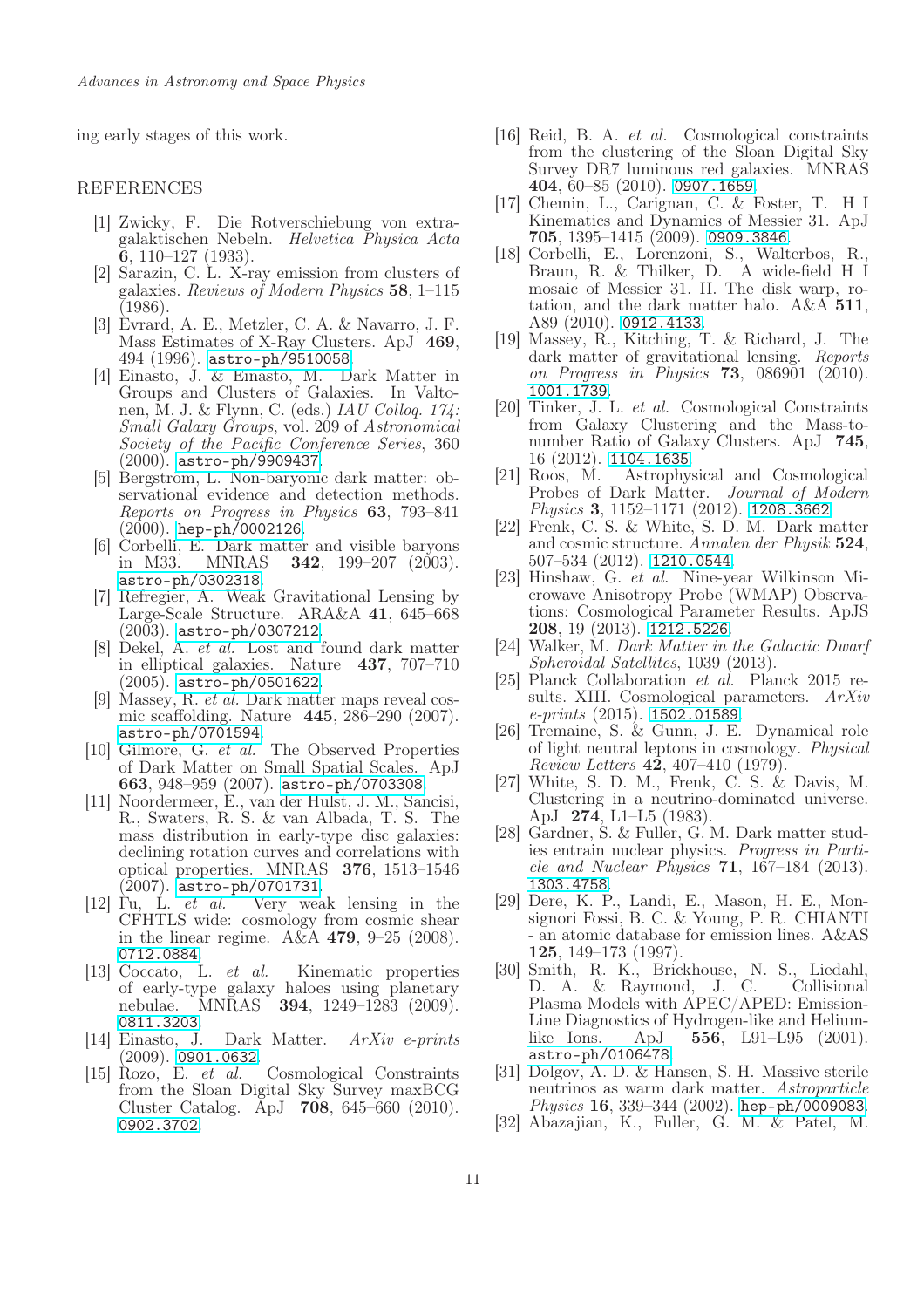Sterile neutrino hot, warm, and cold dark matter. Phys. Rev. D 64, 023501 (2001). <astro-ph/0101524>.

- <span id="page-11-0"></span>[33] Abazajian, K., Fuller, G. M. & Tucker, W. H. Direct Detection of Warm Dark Matter in the X-Ray. ApJ  $562$ ,  $593-604$  (2001). <astro-ph/0106002>.
- <span id="page-11-1"></span>[34] Loewenstein, M. & Kusenko, A. Dark Matter Search Using Chandra Observations of Willman 1 and a Spectral Feature Consistent with a Decay Line of a 5 keV Sterile Neutrino. ApJ  $714, 652–662 (2010)$ . <0912.0552>.
- <span id="page-11-2"></span>[35] Boyarsky, A. et al. Searching for dark matter in X-rays: how to check the dark matter origin of a spectral feature. MNRAS 407, 1188–1202  $(2010)$ . <1001.0644>.
- <span id="page-11-3"></span>[36] Mirabal, N. & Nieto, D. Willman 1 in X-rays: Can you tell a dwarf galaxy from a globular cluster? ArXiv e-prints (2010). <1003.3745>.
- <span id="page-11-4"></span>[37] Mirabal, N. Swift observation of Segue 1: constraints on sterile neutrino parameters in the darkest galaxy. MNRAS 409, L128–L131 (2010). <1010.4706>.
- <span id="page-11-5"></span>[38] Loewenstein, M. & Kusenko, A. Dark Matter Search Using XMM-Newton Observations of Willman 1. ApJ 751, 82 (2012). <1203.5229>.
- <span id="page-11-6"></span>[39] Kuntz, K. D. & Snowden, S. L. The EPIC-MOS particle-induced background spectra. A&A 478, 575–596 (2008).
- <span id="page-11-7"></span>[40] Boyarsky, A., Neronov, A., Ruchayskiy, O. & Shaposhnikov, M. Constraints on sterile neutrinos as dark matter candidates from the diffuse X-ray background. MNRAS 370, 213–218 (2006). <astro-ph/0512509>.
- <span id="page-11-8"></span>[41] Boyarsky, A., Neronov, A., Ruchayskiy, O. & Shaposhnikov, M. Restrictions on parameters of sterile neutrino dark matter from observations of galaxy clusters. Phys. Rev. D 74, 103506 (2006). <astro-ph/0603368>.
- <span id="page-11-9"></span>[42] Boyarsky, A., Neronov, A., Ruchayskiy, O., Shaposhnikov, M. & Tkachev, I. Strategy for Searching for a Dark Matter Sterile Neutrino. Physical Review Letters **97**, 261302–+  $(2006)$ . <astro-ph/0603660>.
- <span id="page-11-10"></span>[43] Riemer-Sørensen, S., Hansen, S. H. & Pedersen, K. Sterile Neutrinos in the Milky Way: Observational Constraints. ApJ 644, L33–L36 (2006). <astro-ph/0603661>.
- <span id="page-11-11"></span>[44] Watson, C. R., Beacom, J. F., Yüksel, H. & Walker, T. P. Direct x-ray constraints on sterile neutrino warm dark matter. Phys. Rev. D 74,  $033009 + (2006)$ . <astro-ph/0605424>.
- <span id="page-11-12"></span>[45] Riemer-Sørensen, S., Pedersen, K., Hansen, S. H. & Dahle, H. Probing the nature of dark matter with cosmic x rays: Constraints from "dark blobs" and grating spectra of galaxy clusters. Phys. Rev. D  $76$ , 043524 + (2007). <astro-ph/0610034>.
- <span id="page-11-13"></span>[46] Boyarsky, A., Nevalainen, J. & Ruchayskiy, O.

Constraints on the parameters of radiatively decaying dark matter from the dark matter halos of the Milky Way and Ursa Minor. A&A  $471, 51-57 (2007)$ . <astro-ph/0610961>.

- <span id="page-11-14"></span>[47] Abazajian, K. N., Markevitch, M., Koushiappas, S. M. & Hickox, R. C. Limits on the radiative decay of sterile neutrino dark matter from the unresolved cosmic and soft x-ray backgrounds. Phys. Rev. D 75, 063511 (2007). <astro-ph/0611144>.
- <span id="page-11-15"></span>[48] Boyarsky, A., Ruchayskiy, O. & Markevitch, M. Constraints on Parameters of Radiatively Decaying Dark Matter from the Galaxy Cluster 1E 0657-56. ApJ 673, 752–757 (2008). <astro-ph/0611168>.
- <span id="page-11-16"></span>[49] Boyarsky, A., den Herder, J., Neronov, A. & Ruchayskiy, O. Search for the light dark matter with an X-ray spectrometer. Astroparticle Physics 28, 303–311 (2007). <astro-ph/0612219>.
- <span id="page-11-17"></span>[50] Yüksel, H., Beacom, J. F. & Watson, C. R. Strong Upper Limits on Sterile Neutrino Warm Dark Matter. Physical Review Letters 101.  $121301-+$  (2008). <0706.4084>.
- <span id="page-11-18"></span>[51] Boyarsky, A., Iakubovskyi, D., Ruchayskiy, O. & Savchenko, V. Constraints on decaying dark matter from XMM-Newton observations of M31. MNRAS 387, 1361–1373 (2008). <0709.2301>.
- <span id="page-11-19"></span>[52] Boyarsky, A., Malyshev, D., Neronov, A. & Ruchayskiy, O. Constraining dark matter properties with SPI. MNRAS 387, 1345–1360 (2008). <0710.4922>.
- <span id="page-11-20"></span>[53] Loewenstein, M., Kusenko, A. & Biermann, P. L. New Limits on Sterile Neutrinos from Suzaku Observations of the Ursa Minor Dwarf Spheroidal Galaxy. ApJ 700, 426–435 (2009). <0812.2710>.
- <span id="page-11-21"></span>[54] Riemer-Sørensen, S. & Hansen, S. H. Decaying dark matter in the Draco dwarf galaxy. A&A 500, L37–L40 (2009).
- <span id="page-11-22"></span>[55] Borriello, E., Paolillo, M., Miele, G., Longo, G. & Owen, R. Constraints on sterile neutrino dark matter from XMM-Newton observations of M33. MNRAS 425, 1628–1632 (2012). <1109.5943>.
- <span id="page-11-23"></span>[56] Watson, C. R., Li, Z. & Polley, N. K. Constraining sterile neutrino warm dark matter with Chandra observations of the Andromeda galaxy.  $JCAP$  3, 18 (2012). <1111.4217>.
- <span id="page-11-24"></span>[57] Kusenko, A., Loewenstein, M. & Yanagida, T. T. Moduli dark matter and the search for its decay line using Suzaku x-ray telescope. Phys. Rev. D 87, 043508 (2013). <1209.6403>.<br>[58] Iakubovskyi, D. *Constraining properties of*
- <span id="page-11-25"></span> $Constraining$  properties of dark matter particles using astrophysical data. Ph.D. thesis, Instituut-Lorentz for Theoretical Physics (2013).
- <span id="page-11-26"></span>[59] Horiuchi, S. et al. Sterile neutrino dark matter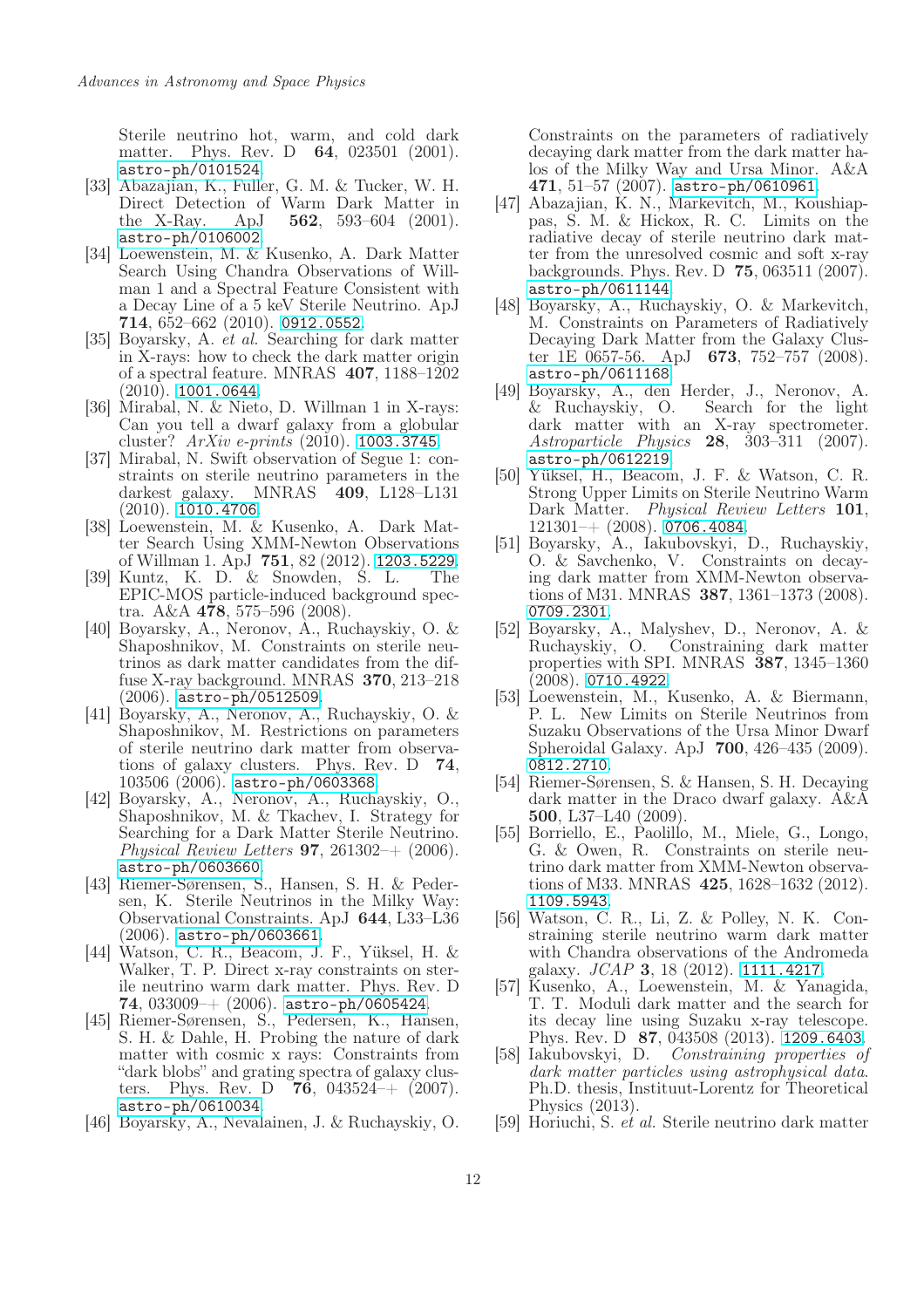bounds from galaxies of the Local Group. Phys.  $Rev. D$  89, 025017 (2014). <1311.0282>.

- <span id="page-12-6"></span>[60] Malyshev, D., Neronov, A. & Eckert, D. Constraints on 3.55 keV line emission from stacked observations of dwarf spheroidal galaxies. Phys. Rev. D **90**, 103506 (2014). <1408.3531>.
- <span id="page-12-7"></span>[61] Anderson, M. E., Churazov, E. & Bregman, J. N. Non-detection of X-ray emission from sterile neutrinos in stacked galaxy spectra. MNRAS 452, 3905–3923 (2015). <1408.4115>.
- <span id="page-12-8"></span>[62] Tamura, T., Iizuka, R., Maeda, Y., Mitsuda, K. & Yamasaki, N. Y. An X-ray spectroscopic search for dark matter in the Perseus cluster with Suzaku. PASJ 67, 23 (2015). <1412.1869>.
- <span id="page-12-9"></span>[63] Horiuchi, S., Ng, K. C. Y., Gaskins, J. M., Smith, M. & Preece, R. Improved limits on sterile neutrino dark matter from full-sky observations by the Fermi-GBM. ArXiv e-prints (2015). <1502.03399>.
- <span id="page-12-10"></span>[64] Ng, K. C. Y., Horiuchi, S., Gaskins, J. M., Smith, M. & Preece, R. Improved limits on sterile neutrino dark matter using fullsky Fermi Gamma-ray Burst Monitor data. Phys. Rev. D 92, 043503 (2015). <1504.04027>.
- <span id="page-12-11"></span>[65] Sekiya, N., Yamasaki, N. Y. & Mitsuda, K. A search for a keV signature of radiatively decaying dark matter with Suzaku XIS observations of the X-ray diffuse background. PASJ (2015). <1504.02826>.
- <span id="page-12-12"></span>[66] Sonbas, E. et al. X-Ray Sources in the Dwarf Spheroidal Galaxy Draco. ApJ 821, 54 (2016). <1505.00216>.
- <span id="page-12-13"></span>[67] Riemer-Sørensen, S. et al. Dark Matter Line Emission Constraints from NuSTAR Observations of the Bullet Cluster. ApJ 810, 48 (2015). <1507.01378>.
- <span id="page-12-14"></span>[68] Jeltema, T. & Profumo, S. Deep XMM observations of Draco rule out at the 99 per cent confidence level a dark matter decay origin for the 3.5 keV line. MNRAS 458, 3592–3596 (2016). <1512.01239>.
- <span id="page-12-15"></span>[69] Neronov, A., Boyarsky, A., Iakubovskyi, D. & Ruchayskiy, O. Potential of the Large Observatory for X-ray Timing telescope for the search for dark matter. Phys. Rev. D 90, 123532 (2014). <1312.5178>.
- <span id="page-12-0"></span>[70] Bulbul, E. et al. Detection of an Unidentified Emission Line in the Stacked X-Ray Spectrum of Galaxy Clusters. ApJ 789, 13 (2014). <1402.2301>.
- <span id="page-12-1"></span>[71] Boyarsky, A., Ruchayskiy, O., Iakubovskyi, D. & Franse, J. Unidentified Line in X-Ray Spectra of the Andromeda Galaxy and Perseus Galaxy Cluster. Physical Review Letters 113, 251301 (2014). <1402.4119>.
- <span id="page-12-2"></span>[72] Strüder, L. *et al.* The European Photon Imaging Camera on XMM-Newton: The pn-CCD camera. A&A 365, L18–L26 (2001).
- <span id="page-12-3"></span>[73] Turner, M. J. L. et al. The European Photon Imaging Camera on XMM-Newton: The MOS cameras : The MOS cameras. A&A 365, L27– L35 (2001). <astro-ph/0011498>.
- <span id="page-12-4"></span>[74] Jansen, F. et al. XMM-Newton observatory. I. The spacecraft and operations. A&A 365, L1–L6 (2001).
- <span id="page-12-5"></span>[75] de Plaa, J. et al. Constraining supernova models using the hot gas in clusters<br>of galaxies.  $A&A$  **465**, 345–355 (2007).  $A&A$  465, 345–355 (2007). <astro-ph/0701553>.
- <span id="page-12-23"></span>[76] Garmire, G. P., Bautz, M. W., Ford, P. G., Nousek, J. A. & Ricker, G. R., Jr. Advanced CCD imaging spectrometer (ACIS) instrument on the Chandra X-ray Observatory. In Truemper, J. E. & Tananbaum, H. D. (eds.) X-Ray and Gamma-Ray Telescopes and Instruments for Astronomy., vol. 4851 of Proc. SPIE, 28– 44 (2003).
- <span id="page-12-24"></span>[77] Weisskopf, M. C., Tananbaum, H. D., Van Speybroeck, L. P. & O'Dell, S. L. dra X-ray Observatory (CXO): overview. In Truemper, J. E. & Aschenbach, B. (eds.) X-Ray Optics, Instruments, and Missions III, vol. 4012 of Proc. SPIE, 2–16 (2000). <astro-ph/0004127>.
- <span id="page-12-16"></span>[78] Riemer-Sørensen, S. Constraints on the presence of a 3.5 keV dark matter emission line from Chandra observations of the Galactic centre. A&A 590, A71 (2016). <1405.7943>.
- <span id="page-12-25"></span>[79] Jeltema, T. & Profumo, S. Discovery of a 3.5 keV line in the Galactic Centre and a critical look at the origin of the line across astronomical targets. MNRAS 450, 2143–2152 (2015). <1408.1699>.
- <span id="page-12-18"></span>[80] Boyarsky, A., Franse, J., Iakubovskyi, D. & Ruchayskiy, O. Checking the Dark Matter Origin of a 3.53 keV Line with the Milky Way Center. Physical Review Letters 115, 161301 (2015). <1408.2503>.
- <span id="page-12-17"></span>[81] Carlson, E., Jeltema, T. & Profumo, S. Where do the 3.5 keV photons come from? A morphological study of the Galactic Center and of Perseus. JCAP 2, 9 (2015). <1411.1758>.
- <span id="page-12-19"></span>[82] Lovell, M. R., Bertone, G., Boyarsky, A., Jenkins, A. & Ruchayskiy, O. Decaying dark matter: the case for a deep X-ray observation of Draco. MNRAS 451, 1573–1585 (2015). <1411.0311>.
- <span id="page-12-20"></span>[83] Urban, O. et al. A Suzaku search for dark matter emission lines in the X-ray brightest galaxy clusters. MNRAS 451, 2447–2461 (2015). <1411.0050>.
- <span id="page-12-21"></span>[84] Franse, J. et al. Radial Profile of the 3.55 keV line out to  $R_{200}$  in the Perseus Cluster.  $ArXiv$  $e\text{-}prints (2016)$ . <1604.01759>.
- <span id="page-12-22"></span>[85] Iakubovskyi, D., Bulbul, E., Foster, A. R., Savchenko, D. & Sadova, V. Testing the origin of ∼3.55 keV line in individual galaxy clusters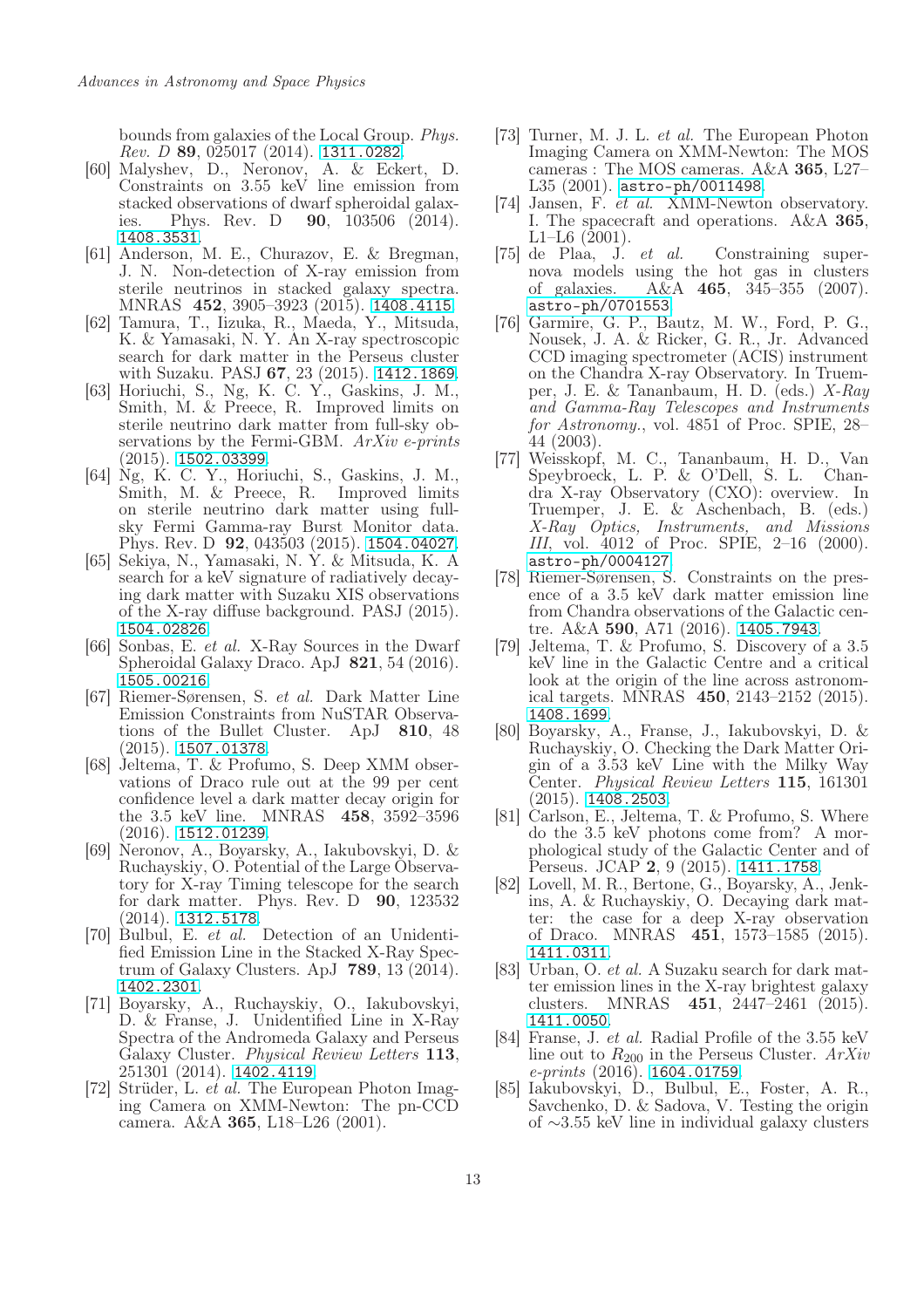observed with XMM-Newton. ArXiv e-prints (2015). <1508.05186>.

- <span id="page-13-5"></span>[86] Navarro, J. F., Frenk, C. S. & White, S. D. M. The Structure of Cold Dark Matter Halos. ApJ 462, 563 (1996). <astro-ph/9508025>.
- <span id="page-13-6"></span>[87] Navarro, J. F., Frenk, C. S. & White, S. D. M. A Universal Density Profile from Hierarchical Clustering. ApJ 490, 493–+ (1997). <astro-ph/9611107>.
- <span id="page-13-7"></span>[88] Smith, M. C. et al. The RAVE survey: constraining the local Galactic escape speed. MNRAS **379**, 755–772 (2007). <astro-ph/0611671>.
- <span id="page-13-0"></span>[89] Ruchayskiy, O. et al. Searching for decaying dark matter in deep XMM-Newton observation of the Draco dwarf spheroidal. MNRAS 460, 1390–1398 (2016). <1512.07217>.
- <span id="page-13-1"></span>[90] Bulbul, E. et al. Searching for the 3.5 keV Line in the Stacked Suzaku Observations of Galaxy Clusters. ArXiv e-prints (2016). <1605.02034>.
- <span id="page-13-2"></span>[91] Koyama, K. et al. X-Ray Imaging Spectrometer (XIS) on Board Suzaku. PASJ 59, 23–33 (2007).
- <span id="page-13-3"></span>[92] Mitsuda, K. et al. The X-Ray Observatory Suzaku. PASJ 59, 1–7 (2007).
- <span id="page-13-4"></span>[93] Boyarsky, A., Franse, J., Iakubovskyi, D. & Ruchayskiy, O. Comment on the paper "Dark matter searches going bananas: the contribution of Potassium (and Chlorine) to the 3.5 keV line" by T. Jeltema and S. Profumo.  $ArXiv$  eprints (2014). <1408.4388>.
- <span id="page-13-8"></span>[94] Hofmann, F., Sanders, J. S., Nandra, K., Clerc, N. & Gaspari, M. 7.1 keV sterile neutrino constraints from X-ray observations of 33 clusters of galaxies with Chandra ACIS. ArXiv e-prints  $(2016)$ . <1606.04091>.
- <span id="page-13-9"></span>[95] Boyarsky, A., Ruchayskiy, O., Iakubovskyi, D., Maccio', A. V. & Malyshev, D. New evidence for dark matter. ArXiv e-prints (2009). <0911.1774>.
- <span id="page-13-10"></span>[96] Iakubovskyi, D. A. New emission line at ˜3.5 keV - observational status, connection with radiatively decaying dark matter and directions for future studies. Advances in Astronomy and Space Physics 4, 9–14 (2014). <1410.2852>.
- <span id="page-13-11"></span>[97] Geringer-Sameth, A., Koushiappas, S. M. & Walker, M. Dwarf Galaxy Annihilation and Decay Emission Profiles for Dark Matter Experiments. ApJ 801, 74 (2015). <1408.0002>.
- <span id="page-13-12"></span>[98] Jeltema, T. E. & Profumo, S. Searching for Dark Matter with X-Ray Observations of Local Dwarf Galaxies. ApJ 686, 1045–1055 (2008). <0805.1054>.
- <span id="page-13-13"></span>[99] Bulbul, E. et al. Comment on "Dark matter searches going bananas: the contribution of Potassium (and Chlorine) to the 3.5 keV line".  $ArXiv$  e-prints (2014). <1409.4143>.
- <span id="page-13-14"></span>[100] Jeltema, T. & Profumo, S. Reply to Two Comments on "Dark matter searches going bananas

the contribution of Potassium (and Chlorine) to the 3.5 keV line".  $ArXiv$  e-prints (2014). <1411.1759>.

- <span id="page-13-15"></span>[101] Romano, D., Karakas, A. I., Tosi, M. & Matteucci, F. Quantifying the uncertainties of chemical evolution studies. II. Stellar yields. A&A 522, A32 (2010). <1006.5863>.
- <span id="page-13-16"></span>[102] Phillips, K. J. H., Sylwester, B. & Sylwester, J. The X-Ray Line Feature at 3.5 KeV in Galaxy Cluster Spectra. ApJ 809, 50 (2015). <1507.04619>.
- <span id="page-13-17"></span>[103] Iakubovskyi, D. Checking the potassium origin of the new emission line at 3.5 keV using the K XIX line complex at 3.7 keV. MNRAS 453, 4097–4101 (2015). <1507.02857>.
- <span id="page-13-18"></span>[104] Gu, L. et  $\hat{al}$ . A novel scenario for the possible X-ray line feature at ˜3.5 keV. Charge exchange with bare sulfur ions. A&A 584, L11  $(2015)$ . <1511.06557>.
- <span id="page-13-19"></span>[105] Cavaliere, A. & Fusco-Femiano, R. X-rays from hot plasma in clusters of galaxies. A&A 49, 137–144 (1976).
- <span id="page-13-23"></span>[106] Canizares, C. R. et al. The Chandra High-Energy Transmission Grating: Design, Fabrication, Ground Calibration, and 5 Years in Flight. PASP 117, 1144–1171 (2005). <astro-ph/0507035>.
- <span id="page-13-24"></span>[107] Dewey, D. Extended Source Analysis for Grating Spectrometers. In Branduardi-Raymont, G. (ed.) High Resolution X-ray Spectroscopy
- <span id="page-13-20"></span>with XMM-Newton and Chandra (2002).<br>Mitsuda, K. et al. Soft x-ray spect. [108] Mitsuda, K. et al. Soft x-ray spectrometer (SXS): the high-resolution cryogenic spectrometer onboard ASTRO-H. In Society of Photo-Optical Instrumentation Engineers (SPIE) Conference Series, vol. 9144 of Society of Photo-Optical Instrumentation Engineers (SPIE) Conference Series, 2 (2014).
- <span id="page-13-25"></span>[109] Kelley, R. L. & Mitsuda, K. Progress report on the Astro-H Soft X-Ray Spectrometer. In AAS/High Energy Astrophysics Division, vol. 15 of AAS/High Energy Astrophysics Division, 206.02 (2016).
- <span id="page-13-26"></span>[110] Hitomi Collaboration. The quiescent intracluster medium in the core of the Perseus cluster. Nature 535, 117–121 (2016).
- <span id="page-13-21"></span>[111] Takahashi, T. et al. The ASTRO-H X-ray astronomy satellite. In Society of Photo-Optical Instrumentation Engineers (SPIE) Conference Series, vol. 9144 of Society of Photo-Optical Instrumentation Engineers (SPIE) Conference Series, 25 (2014). <1412.1356>.
- <span id="page-13-22"></span>[112] Figueroa-Feliciano, E. et al. Searching for keV Sterile Neutrino Dark Matter with X-ray Microcalorimeter Sounding Rockets. ArXiv e- $prints (2015). 1506.05519.$  $prints (2015). 1506.05519.$  $prints (2015). 1506.05519.$
- <span id="page-13-27"></span>[113] Barret, D. et al. The Hot and Energetic Universe: The X-ray Integral Field Unit (X-IFU) for Athena+.  $ArXiv$  e-prints (2013).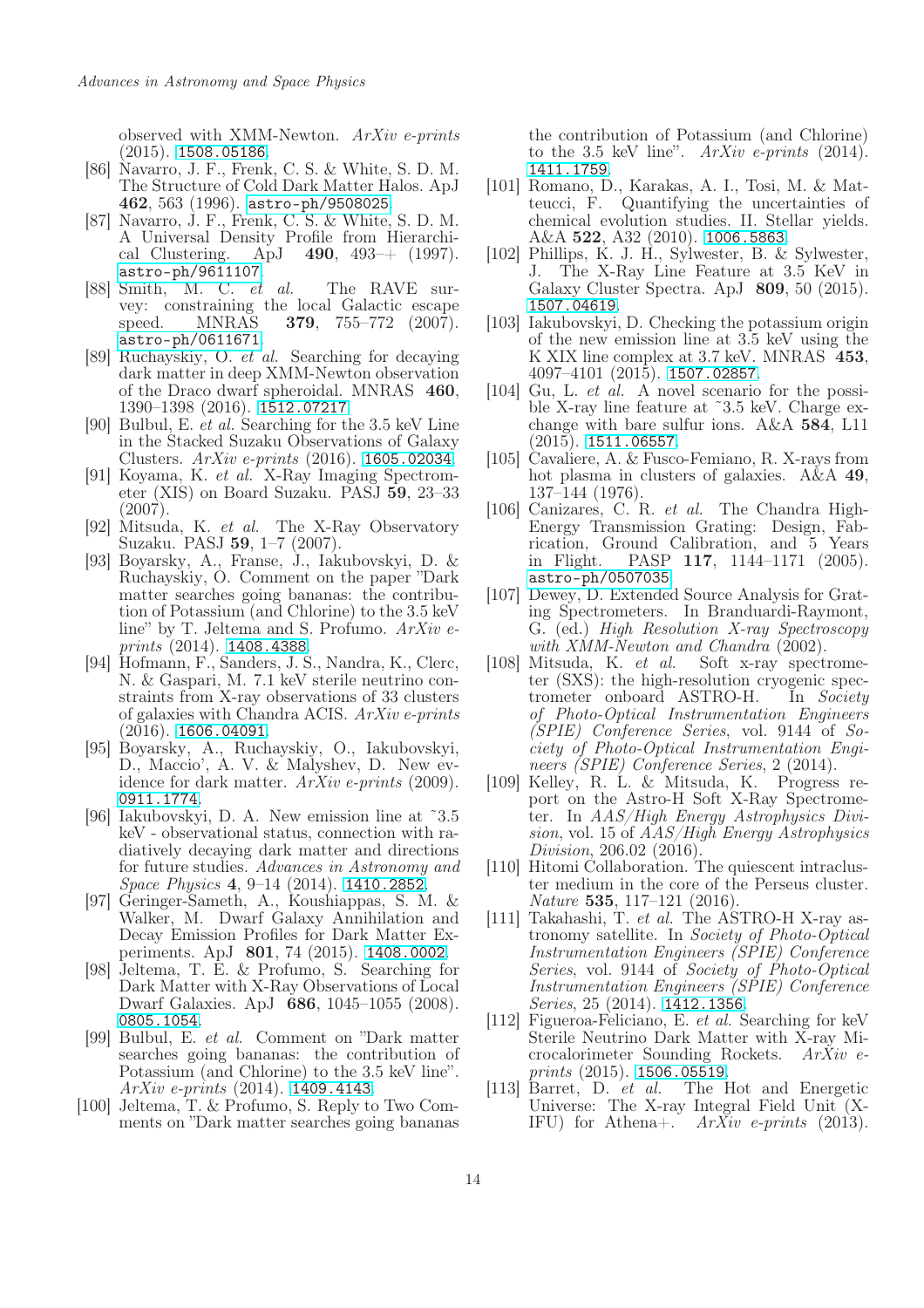<1308.6784>.<br>[114] Ravera, L.

- <span id="page-14-0"></span>*et al.* The X-ray Integral<br>(X-IFU) for Athena. In Soci-Field Unit  $(X$ -IFU) for Athena. ety of Photo-Optical Instrumentation Engineers (SPIE) Conference Series, vol. 9144 of Society of Photo-Optical Instrumentation Engineers (SPIE) Conference Series, 2 (2014).
- <span id="page-14-1"></span>[115] Nandra, K. et al. The Hot and Energetic Universe: A White Paper presenting the science theme motivating the Athena+ mission.  $ArXiv$ e-prints (2013). <1306.2307>.
- <span id="page-14-2"></span>[116] Barret, D. et al. Athena+: The first Deep Universe X-ray Observatory. In Cambresy, L., Martins, F., Nuss, E. & Palacios, A. (eds.) SF2A-2013: Proceedings of the Annual meeting of the French Society of Astronomy and Astro $physics, 447–453 (2013).$  <1310.3814>.
- <span id="page-14-3"></span>[117] Prokhorov, D. & Silk, J. Can the Excess in the Fe XXVI Ly $\gamma$  Line from the Galactic Center Provide Evidence for 17 keV Sterile Neutrinos? ApJ 725, L131–L134 (2010). <1001.0215>.<br>Koyama, K. *et al.* Iron and Nickel Line
- <span id="page-14-4"></span>[118] Koyama, K.  $et \, al.$ Diagnostics for the Galactic Center Diffuse Emission. PASJ 59, 245–255 (2007). <astro-ph/0609215>.
- <span id="page-14-5"></span>[119] Koyama, K. et al. ASTRO-H White Paper - Plasma Diagnostic and Dynamics of the Galactic Center Region. ArXiv e-prints (2014). <1412.1170>.
- <span id="page-14-6"></span>[120] Foster, A. et al. Using the new AtomDB 3.0: Non-Equilibrium Plasma Analysis. In AAS/High Energy Astrophysics Division, vol. 14 of AAS/High Energy Astrophysics Division,  $\#115.06$  (2014).
- <span id="page-14-7"></span>[121] Asaka, T. & Shaposhnikov, M. The @nMSM, dark matter and baryon asymmetry of the universe [rapid communication]. Physics Letters B 620, 17–26 (2005). <hep-ph/0505013>.
- [122] Asaka, T. & Shaposhnikov, M. The nuMSM, dark matter and baryon asymmetry of the universe. *Phys. Lett. B*  $620$ , 17–26 (2005). <hep-ph/0505013>.
- <span id="page-14-8"></span>[123] Boyarsky, A., Ruchayskiy, O. & Shaposhnikov, M. The Role of Sterile Neutrinos in Cosmology and Astrophysics. Annual Review of Nuclear and Particle Science 59, 191–214 (2009). <0901.0011>.
- <span id="page-14-9"></span>[124] Dodelson, S. & Widrow, L. M. Sterile neutrinos as dark matter. Physical Review Letters 72, 17–20 (1994). <hep-ph/9303287>.
- [125] Abazajian, K. Production and evolution of perturbations of sterile neutrino dark matter. Phys. Rev. D 73, 063506 (2006). ter. Phys. Rev. D **73**, 063506 (2006). <astro-ph/0511630>.
- <span id="page-14-10"></span>[126] Asaka, T., Laine, M. & Shaposhnikov, M. On the hadronic contribution to sterile neutrino production. Journal of High Energy Physics  $6, 53$  (2006). <hep-ph/0605209>.
- <span id="page-14-11"></span>[127] Viel, M., Lesgourgues, J., Haehnelt, M. G.,

Matarrese, S. & Riotto, A. Constraining warm dark matter candidates including sterile neutrinos and light gravitinos with wmap and the Lyman- alpha forest. Phys. Rev. D71, 063534 (2005). <astro-ph/0501562>.

- [128] Viel, M., Lesgourgues, J., Haehnelt, M. G., Matarrese, S. & Riotto, A. Can sterile neutrinos be ruled out as warm dark matter candidates? Phys. Rev. Lett. 97, 071301 (2006). <astro-ph/0605706>.
- [129] Seljak, U., Makarov, A., McDonald, P. & Trac, H. Can Sterile Neutrinos Be the Dark Matter? Physical Review Letters 97, 191303 (2006). <astro-ph/0602430>.
- [130] Viel, M. *et al.* How cold is cold dark matter? Small scales constraints from the flux power spectrum of the high-redshift Lymanalpha forest. Phys. Rev. Lett. 100, 041304 (2008). <0709.0131>.
- [131] Boyarsky, A., Lesgourgues, J., Ruchayskiy, O. & Viel, M. Lyman- $\alpha$  constraints on warm and on warm-plus-cold dark matter models. Journal of Cosmology and Astro-Particle Physics 5,  $12-+$  (2009). <0812.0010>.
- <span id="page-14-12"></span>[132] Boyarsky, A., Lesgourgues, J., Ruchayskiy, O. & Viel, M. Realistic Sterile Neutrino Dark Matter with KeV Mass does not Contradict Cosmological Bounds. Physical Review Letters 102,  $201304 + (2009)$ . <0812.3256>.
- <span id="page-14-13"></span>[133] Boyarsky, A., Ruchayskiy, O. & Iakubovskyi, D. A lower bound on the mass of dark matter particles. Journal of Cosmology and Astro-Particle Physics 3, 5–+ (2009). <0808.3902>.
- [134] Gorbunov, D., Khmelnitsky, A. & Rubakov, V. Constraining sterile neutrino dark matter by phase-space density observations. JCAP 0810, 041 (2008). <0808.3910>.
- [135] Angus, G. W. A lower limit on the dark particle mass from dSphs. JCAP  $3, 26$  (2010). <0907.1526>.
- <span id="page-14-14"></span>[136] Shao, S., Gao, L., Theuns, T. & Frenk, C. S. The phase-space density of fermionic dark matter haloes. MNRAS 430, 2346–2357 (2013). <1209.5563>.
- <span id="page-14-15"></span>[137] Shi, X. & Fuller, G. M. New Dark Matter Candidate: Nonthermal Sterile Neutrinos. Physical Review Letters 82, 2832–2835 (1999). <astro-ph/9810076>.
- [138] Laine, M. & Shaposhnikov, M. Sterile neutrino dark matter as a consequence of nuMSMinduced lepton asymmetry. Journal of Cosmology and Astro-Particle Physics  $6, 31$ –+ (2008). <0804.4543>.
- <span id="page-14-16"></span>[139] Abazajian, K. N. Resonantly Produced 7 keV Sterile Neutrino Dark Matter Models and the Properties of Milky Way Satellites. Physical Review Letters  $112$ , 161303 (2014). <1403.0954>.
- [140] Ghiglieri, J. & Laine, M. Improved determina-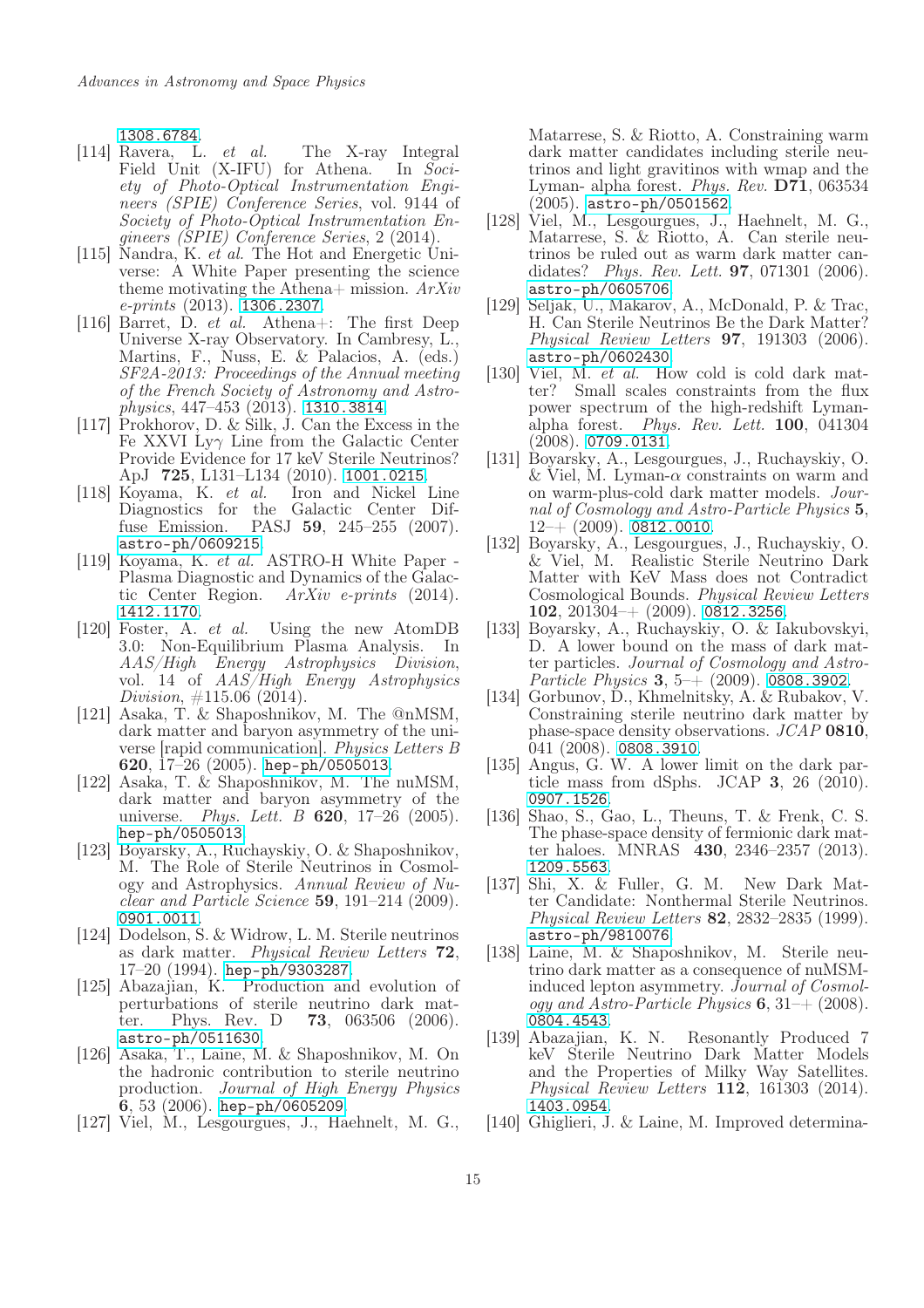tion of sterile neutrino dark matter spectrum. Journal of High Energy Physics 11, 171 (2015). <1506.06752>.

- <span id="page-15-0"></span>[141] Venumadhav, T., Cyr-Racine, F.-Y., Abazajian, K. N. & Hirata, C. M. Sterile neutrino dark matter: A tale of weak interactions in the strong coupling epoch. ArXiv e-prints (2015). <1507.06655>.
- <span id="page-15-1"></span>[142] Liao, W. keV scale  $\nu_R$  dark matter and its detection in  $\beta$  decay experiments. Phys. Rev. D 82, 073001 (2010). <1005.3351>.
- [143] Liao, W., Wu, X.-H. & Zhou, H. Electron events from the scattering with solar neutrinos in the search of keV scale sterile neutrino dark matter. Phys. Rev. D **89**, 093017 (2014). <1311.6075>.
- [144] Mertens, S. *et al.* Wavelet approach to search for sterile neutrinos in tritium  $\beta$  -decay spectra. Phys. Rev. D 91, 042005 (2015). <1410.7684>.
- [145] Dragoun, O. & Vénos, D. Searches for Active and Sterile Neutrinos in Beta-Ray Spectra.  $ArXiv$  e-prints (2015). <1504.07496>.
- <span id="page-15-2"></span>[146] Adhikari, R. *et al.* A White Paper on keV Sterile Neutrino Dark Matter. ArXiv e-prints (2016). <1602.04816>.
- <span id="page-15-3"></span>[147] Bonivento, W. et al. Proposal to Search for Heavy Neutral Leptons at the SPS. ArXiv eprints (2013). <1310.1762>.
- <span id="page-15-4"></span>[148] Alekhin, S. et al. A facility to Search for Hidden Particles at the CERN SPS: the SHiP physics case. ArXiv e-prints (2015). <1504.04855>.
- <span id="page-15-5"></span>[149] Blondel, A., Graverini, E., Serra, N., Shaposhnikov, M. & for the FCC-ee study team. Search for Heavy Right Handed Neutrinos at the FCCee.  $ArXiv$  e-prints (2014). <1411.5230>.
- <span id="page-15-6"></span>[150] Macciò, A. V., Ruchayskiy, O., Boyarsky, A. & Muñoz-Cuartas, J. C. The inner structure of haloes in cold+warm dark matter models. MNRAS 428, 882–890 (2013). <1202.2858>.
- <span id="page-15-7"></span>[151] Lovell, M. R. *et al.* The properties of warm dark matter haloes. MNRAS 439, 300–317 (2014). <1308.1399>.
- <span id="page-15-8"></span>[152] Viel, M., Becker, G. D., Bolton, J. S. & Haehnelt, M. G. Warm dark matter as a solution to the small scale crisis: New constraints from high redshift Lyman- $\alpha$  forest data. Phys. Rev. D 88, 043502 (2013). <1306.2314>.
- [153] Schneider, A. Structure formation with suppressed small-scale perturbations. MNRAS 451, 3117–3130 (2015). <1412.2133>.
- [154] Merle, A. & Schneider, A. Production of Sterile Neutrino dark matter and the 3.5 keV line. Physics Letters B 749, 283–288 (2015). <1409.6311>.
- [155] Bozek, B. et al. Resonant sterile neutrino dark matter in the local and high-z Universe. MN-RAS 459, 1489–1504 (2016). <1512.04544>.
- [156] Lovell, M. R. et al. Satellite galaxies in semianalytic models of galaxy formation with sterile neutrino dark matter. MNRAS (2016). <1511.04078>.
- [157] Bose, S. et al. The Copernicus Complexio: statistical properties of warm dark matter haloes. MNRAS 455, 318–333 (2016). <1507.01998>.
- [158] Wang, M.-Y., Strigari, L. E., Lovell, M. R., Frenk, C. S. & Zentner, A. R. Mass assembly history and infall time of the Fornax dwarf spheroidal galaxy. MNRAS 457, 4248–4261  $(2016)$ . <1509.04308>.
- [159] Li, R. et al. Constraints on the identity of the dark matter from strong gravitational lenses. MNRAS (2016). <1512.06507>.
- [160] Bose, S. et al. Substructure and galaxy formation in the Copernicus Complexio warm dark matter simulations. ArXiv e-prints (2016). <1604.07409>.
- [161] Ludlow, A. D. et al. The mass-concentrationredshift relation of cold and warm dark matter haloes. MNRAS 460, 1214–1232 (2016). <1601.02624>.
- [162] Schneider, A. Astrophysical constraints on resonantly produced sterile neutrino dark matter. JCAP 4, 059 (2016). <1601.07553>.
- [163] Kamada, A., Inoue, K. T. & Takahashi, T. Constraints on mixed dark matter from anomalous strong lens systems. ArXiv e-prints  $(2016)$ . <1604.01489>.
- [164] Rudakovskyi, A. & Iakubovskyi, D. Influence of ˜7 keV sterile neutrino dark matter on the process of reionization. JCAP 6, 017 (2016). <1604.01341>.
- <span id="page-15-9"></span>[165] Bose, S., Frenk, C. S., Jun, H., Lacey, C. G. & Lovell, M. R. Reionisation in sterile neutrino cosmologies. ArXiv e-prints (2016). <1605.03179>.
- <span id="page-15-10"></span>[166] Finkbeiner, D. P. & Weiner, N. An X-Ray Line from eXciting Dark Matter. ArXiv e-prints (2014). <1402.6671>.
- [167] Cline, J. M., Liu, Z., Moore, G. D., Farzan, Y. & Xue, W. 3.5 keV x rays as the "21 cm line" of dark atoms, and a link to light sterile neutrinos. Phys. Rev. D 89, 121302 (2014). <1404.3729>.
- [168] Okada, H. & Toma, T. 3.55 keV X-ray line signal from excited dark matter in radiative neutrino model. Physics Letters B 737, 162–166 (2014). <1404.4795>.
- [169] Cline, J. M. & Frey, A. R. Nonabelian dark matter models for 3.5 keV X-rays. JCAP 10, 13 (2014). <1408.0233>.
- [170] Boddy, K. K., Feng, J. L., Kaplinghat, M., Shadmi, Y. & Tait, T. M. P. Strongly interacting dark matter: Self-interactions and keV lines. Phys. Rev. D **90**, 095016 (2014). <1408.6532>.
- [171] Schutz, K. & Slatyer, T. R. Self-scattering for